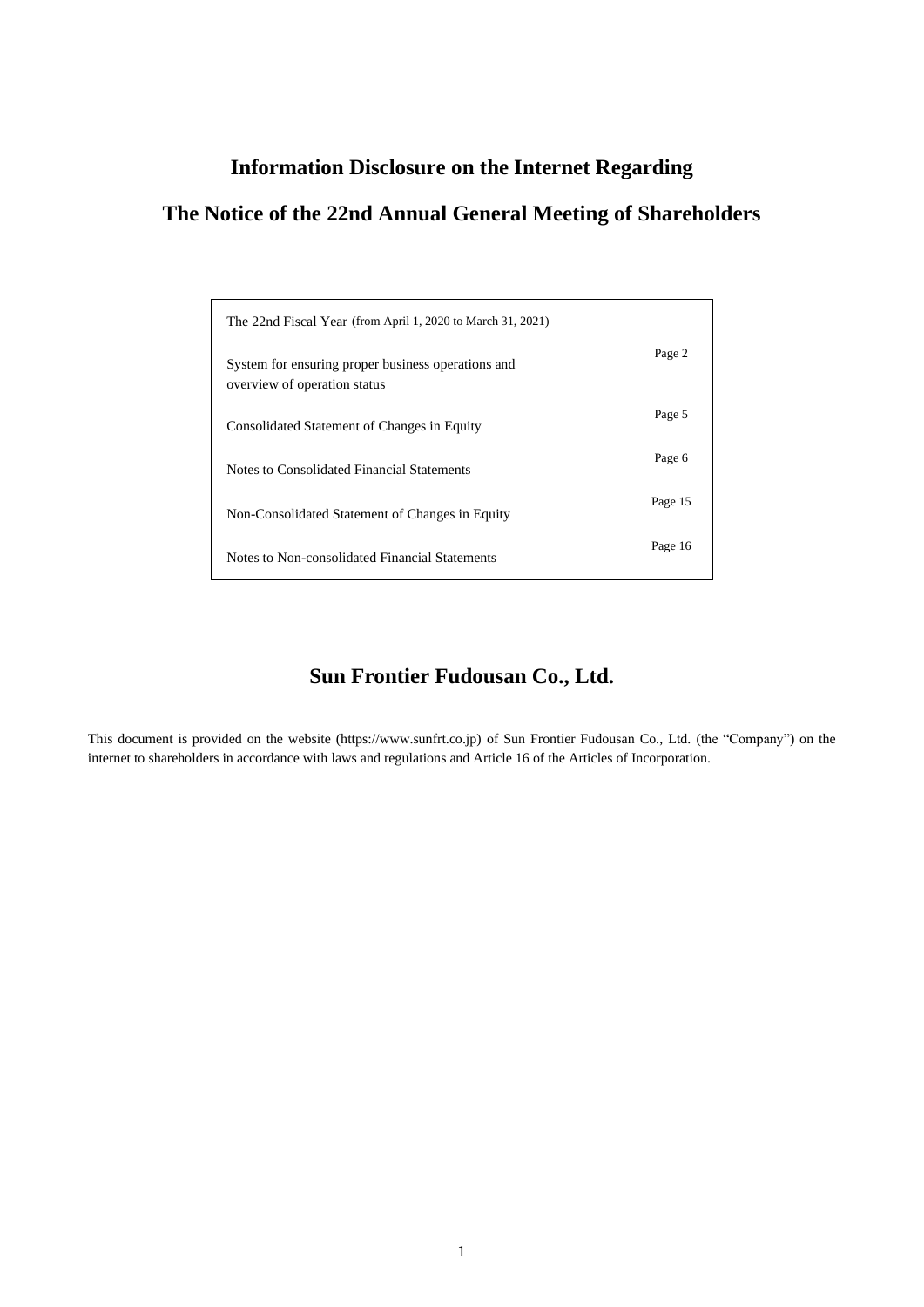## ■ System for Ensuring Proper Business Operations and Overview of Operation Status

#### (1) Systems to ensure proper business operations

System to ensure that the execution of duties by directors complies with laws and regulations and the Articles of Incorporation. The outline of the system to ensure the appropriateness of the business of other companies is as follows.

(i) Systems to ensure that the execution of duties by directors and employees complies with laws and regulations and the Articles of Incorporation

All directors and employees shall strive to establish a management system that is trusted by society on an ongoing basis in the future by strengthening internal management systems and raising awareness of compliance, based on the recognition that it is our social responsibility as a company to always embody the spirit of legal compliance and execute business based on a fair and high level of ethics.

In concrete terms, the Internal Audit Office, which is under direct control of the President and Representative Director, will be established to conduct regular internal audits of all divisions and group companies without exception. In internal audits, the Company shall ascertain the status of business operations and systems, and shall fairly investigate and verify whether all business operations are conducted appropriately in compliance with laws and regulations, the Articles of Incorporation, and internal rules, and whether corporate systems, organizations, and rules are proper and appropriate. The results of audits shall be reported to the President and Representative Director. In addition, the Company will establish a "Corporate Ethics Help Line" and establish an internal reporting system with various contact methods that thoroughly protects reporters in order to prevent and promptly detect violations of laws and regulations and misconduct to improve the mobility of the selfcleaning process, control reputational risks, and ensure public trust. Furthermore, in order to raise awareness of compliance, the Legal Department will be established and various training and education will be conducted.

The Company and group companies shall have no relationship with anti-social forces and shall respond resolutely to unreasonable demands.

#### (ii) System for storage and management of information related to the execution of duties by directors

Information related to the execution of duties by directors, such as records related to decision-making at important meetings including the Board of Directors meetings and documents approved by each director in accordance with the "Regulations on Administrative Authority," shall be appropriately recorded, and shall be retained for a specified period of time in accordance with laws and regulations and the "Regulations on the Handling of Documents," and shall be kept available for inspection by directors and Audit & Supervisory Board Members as necessary. The General Manager of the Administration Department shall be responsible for supervising the storage and management of information.

## (iii) Regulations concerning the management of risk of loss and other system

In order to respond to all risks that threaten the improvement of corporate value and the sustainable development of the Company, the Company will strive to establish an organizational crisis management system by creating a risk management manual and establishing a task force headed by the President and Representative Director (including a team of external experts such as corporate lawyers) in the event of an unforeseen event.

#### (iv) Systems to ensure efficient execution of duties by directors

As an indicator for establishing and implementing the corporate vision of the entire corporation, the Company has formulated a medium-term management policy and a single-year management plan. In order to realize the management policy and the management plan, the Board of Directors has clarified the executive authority and responsibilities of directors and has increased the efficiency of the execution of duties. In addition, with regard to matters for which decisions on business execution have been delegated to the President and Representative Director and directors in charge of business execution of other matters, necessary decisions shall be made based on the "Organization Regulations" or the "Regulations for Management of Affiliated Companies" including group companies. These regulations shall also be appropriately reviewed based on revisions and abolition of laws and regulations and for the purpose of improving the efficiency of the execution of duties.

(v) Systems to ensure the appropriateness of operations within the corporate group consisting of the Company and group companies

In order to ensure the appropriate execution of operations by group companies, the Corporate Planning Department shall be responsible for the management of the group companies in accordance with the "Regulations for the Management of Affiliated Companies." While respecting the autonomy of the group companies, the Corporate Planning Department shall receive periodic reports on the status of the business of the group companies. In addition, the Corporate Planning Department shall require prior consultation or prior approval with the Company for important management matters of the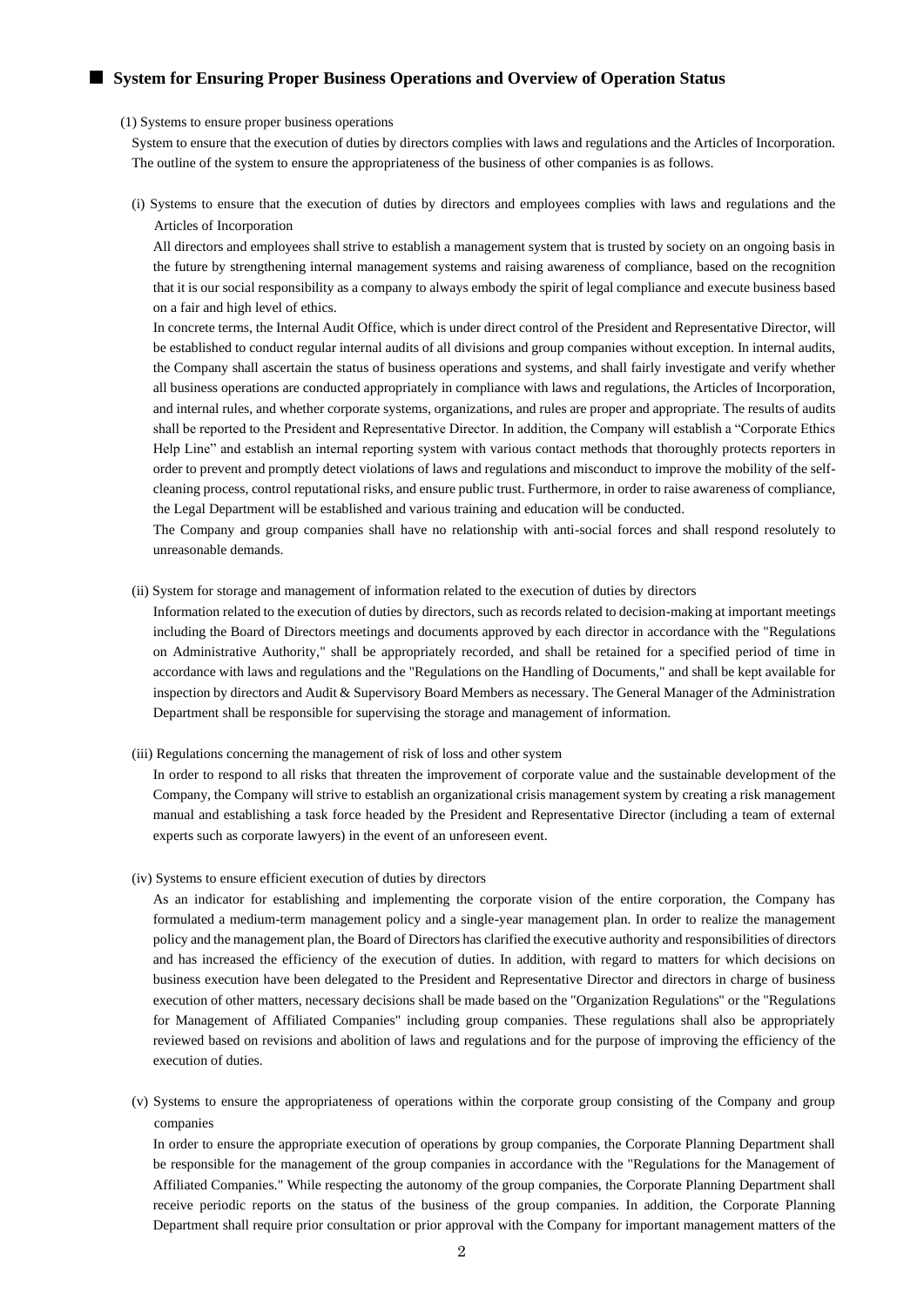group companies. Group companies' management plans are also formulated under the control of the Company, and the Company provides timely and appropriate advice and guidance during the business period to improve the efficiency of group companies' operations. In addition, the Company and its group companies have established a Risk Management Committee chaired by the President and Representative Director and assign risk management officers to each division. In the event that any risk is discovered in management or business, it shall be reported to the Risk Management Committee, and the risk information shall be analyzed and countermeasures shall be considered to prevent damage or to minimize damage to the Company and the group companies if such damage occurs. We will establish a system for reporting violations of laws and regulations or illegal acts that have occurred or may occur at group companies to the internal reporting desk or outside Audit & Supervisory Board Members specified in the "Regulations on the Corporate Ethics Help Line". We will strive for early detection and resolution of these violations.

The Internal Audit Office shall conduct internal audits of all group companies in order to ensure the effectiveness and appropriateness of systems, organizations, and regulations covering the overall operations of group companies. The results of these audits shall be reported to the organization designated by the Company's President and Representative Director.

President and Representative Director shall prepare and report its financial statements in accordance with fair and appropriate accounting standards in order to enhance the reliability of financial reporting and increase corporate value of the Company and its group companies.

- (vi) Matters relating to employees who are required to assist Audit & Supervisory Board Members in performing their duties In the event that Audit & Supervisory Board Members request that an employee be assigned to assist them in performing their duties, such employee shall be assigned as an Audit & Supervisory Board Members' assistant. The auditor's assistant shall be appointed from persons who have sufficient knowledge of accounting and law and shall perform their duties in accordance with the instructions of the Audit & Supervisory Board Members. In addition, if an Audit & Supervisory Board has been established, it shall also serve as the secretariat of the Audit & Supervisory Board.
- (vii) Matters related to the independence of employees from directors in the preceding paragraph

In order to ensure the independence of the auditor's assistant as set forth in the preceding paragraph, personnel changes and evaluations of such employees shall be reported to Audit & Supervisory Board Members in advance and their consent shall be obtained.

(viii) Matters related to ensuring the effectiveness of instructions given by Audit & Supervisory Board Members to employees in Paragraph (vi)

The auditor's assistant in Paragraph 6 will have the opportunity to accompany the Audit & Supervisory Board Members to Board of Directors meetings and other important meetings. They will also accompany the Audit & Supervisory Board Members and regularly exchange opinions with the President and Representative Director and accounting auditors. Directors and other employees will cooperate with the Audit & Supervisory Board Members to improve the auditing environment so that the duties of the auditor's assistant are carried out smoothly.

(ix) System for reporting to Audit & Supervisory Board Member and other Members by Directors and employees of the Company and group companies

All directors and department heads shall report on the status of the execution of their duties from time to time at meetings in the Board of Directors and other meetings attended by corporate auditors. Auditors shall be permitted to attend any Company meetings they request to attend. All directors and employees of the Company and its group companies shall report to the Audit & Supervisory Board Members as soon as they discover any matter that may or may not have a material impact on the Company's credibility, business performance or any material violation of the Corporate Vision and/or Corporate Code of Conduct.

Directors and employees of the Company and group companies may report to the internal reporting office of the Company as set forth in the "Regulations on the Corporate Ethics Help Line" at any time. In addition, they may voluntarily report to outside Audit & Supervisory Board Members. The Compliance Department of the Company provides education and training opportunities for directors and employees to raise awareness of the hotline and encourage active reporting.

The Company shall explicitly stipulate in the "Regulations on the Corporate Ethics Help Line" that directors and employees of the Company and group companies shall not be subjected to unfavorable treatment in personnel evaluation and shall not be subject to adverse dispositions such as disciplinary action by reporting to the internal reporting office, and shall make it known that they shall not be subject to adverse dispositions due to reporting to Audit & Supervisory Board Members.

(x) Matters related to the policy regarding the handling of expenses and obligations arising from the execution of duties by Audit & Supervisory Board Members

The Company shall promptly respond to requests from Audit & Supervisory Board Members for advance payment of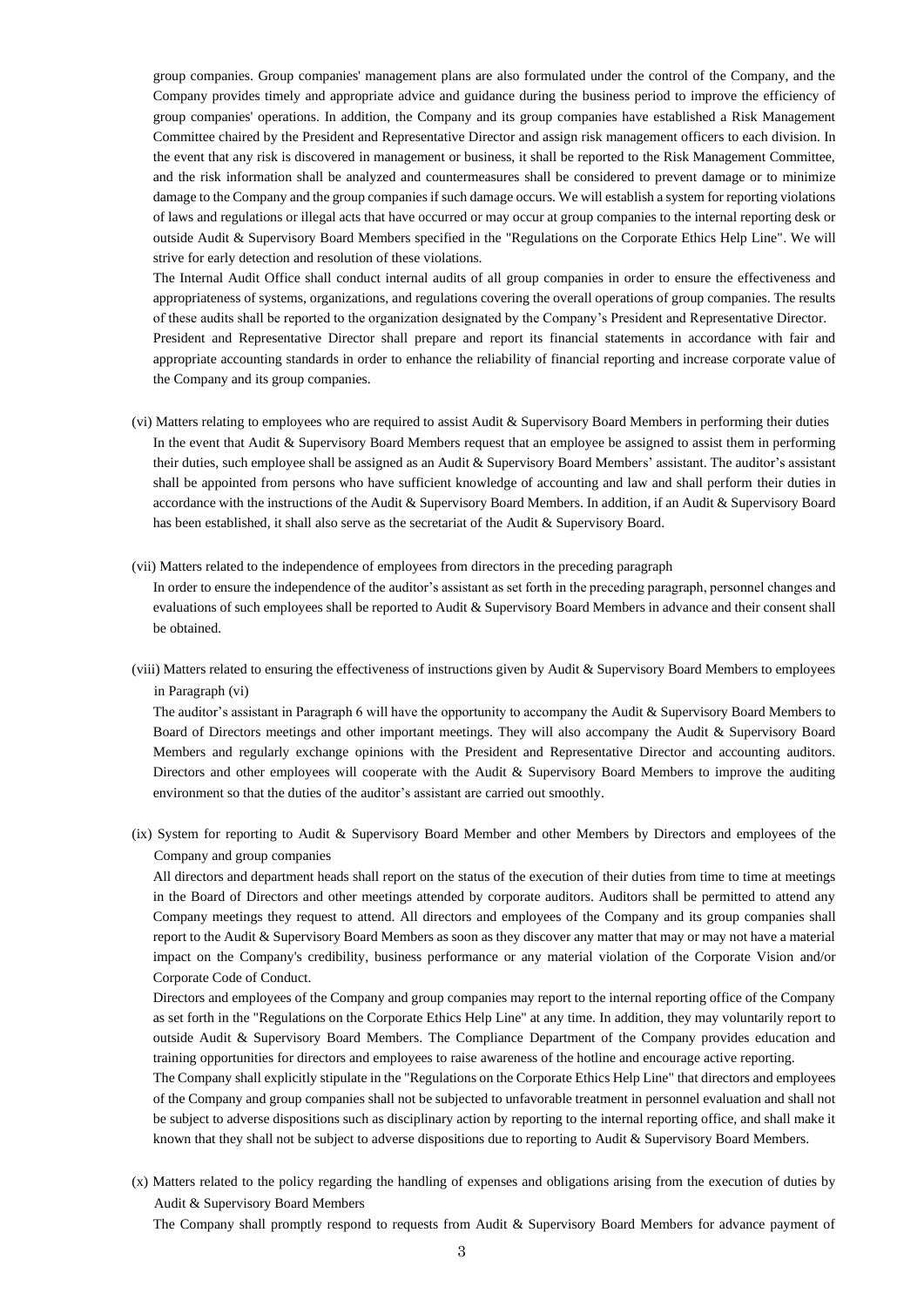expenses incurred in the execution of their duties, reimbursement of expenses incurred and repayment of obligations incurred, except in cases where such expenses can be proved not to have arisen in the execution of their duties.

## (xi) Systems to ensure effective audits by Audit & Supervisory Board Members

President and Representative Director will hold regular meetings with Audit & Supervisory Board Members in order to facilitate mutual communication. In addition, in accordance with the " Regulations for Internal Audit " and the "Internal Audit Implementation Guidelines," the Internal Audit Office shall maintain close contact and coordination and cooperate to ensure that audits by Audit & Supervisory Board Members and audits by the accounting auditor are conducted efficiently and effectively.

## (2) Outline of the operating status of the system for ensuring the appropriateness of operations

(i) Directors' execution of duties

We have established internal rules to ensure that directors act in compliance with laws and regulations and the Articles of Incorporation. During the fiscal year under review, the Company held 19 Board of Directors meetings to discuss each proposal, supervise the status of business execution, and actively exchange opinions.

## (ii) Execution of duties by Audit & Supervisory Board

During the fiscal year under review, the Audit & Supervisory Board Members held 13 Audit & Supervisory Board Members meetings and implemented audits based on the audit plan. In addition, the Audit & Supervisory Board Members attended Board of Directors meetings and other important meetings and regularly exchanged information with the President and Representative Director, the accounting auditor, and the Internal Audit Office to audit the execution of duties by the directors and to confirm the development and operational status of the internal control system.

## (iii) Ensuring the appropriateness of operations at the Company's subsidiaries

The Company receives periodic reports on the status of its business from its subsidiaries in accordance with the "Regulations for Management of Affiliated Companies" and monitors their business activities.

## (iv) Compliance and Risk Management

The Company has established the "Corporate Ethics Help Line" to ensure that employees who have reported compliance violations or acts are not treated unfavorably for the reason of the report. The Company ensures that employees who report compliance violations or questionable acts are not treated unfavorably for the reason of the report.

In addition, we are preparing for unexpected situations such as training for countermeasures against large-scale disasters and securing supplies for people with difficulty in returning home.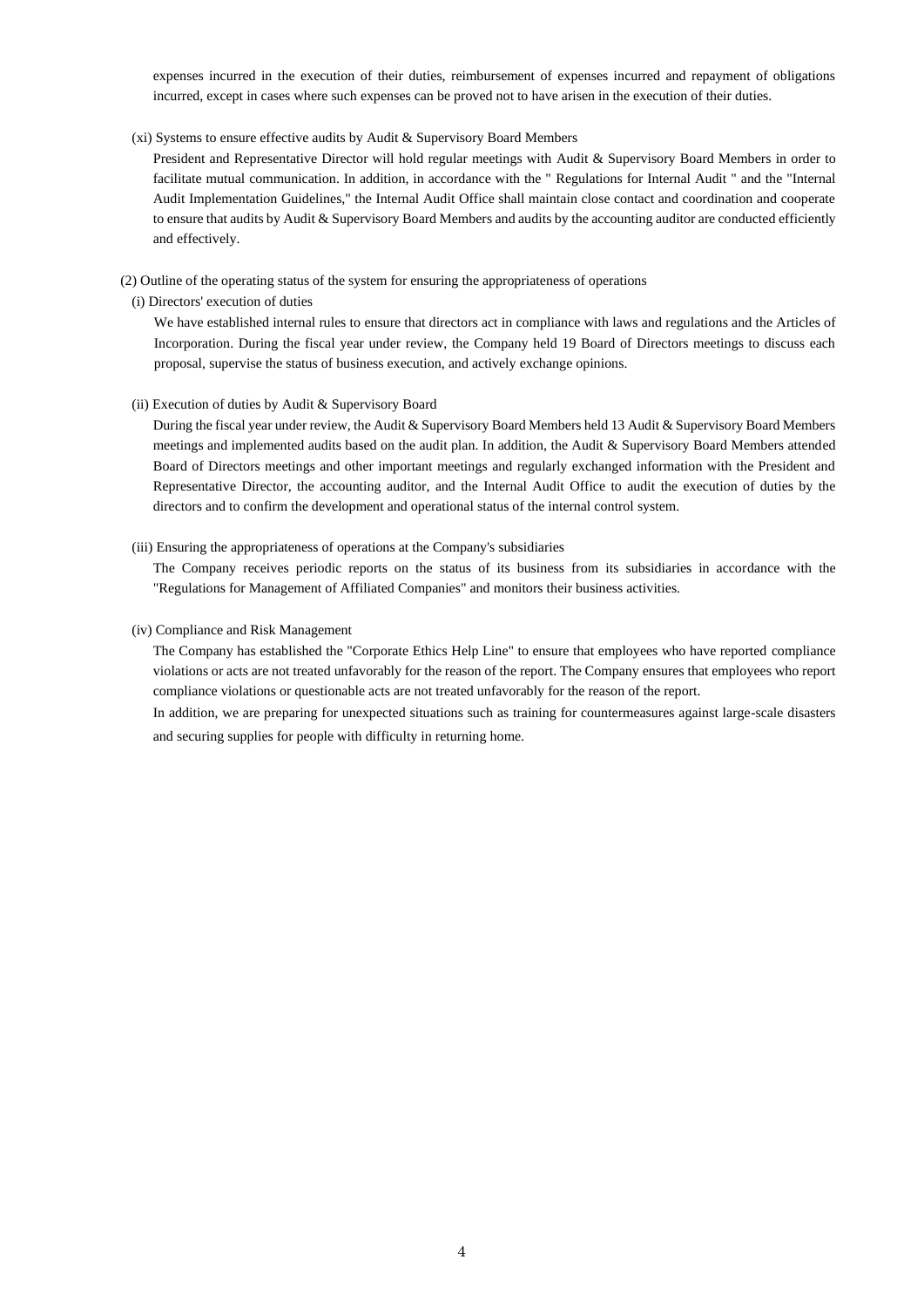# **Consolidated Statement of Changes in Equity**

(From April 1, 2020 to March 31, 2021)

|                                                                                                  |               |                 |                      |                          | (Unit: million yen)           |
|--------------------------------------------------------------------------------------------------|---------------|-----------------|----------------------|--------------------------|-------------------------------|
|                                                                                                  |               |                 | Shareholders' equity |                          |                               |
|                                                                                                  | Share capital | Capital surplus | Retained earnings    | Treasury shares          | Total shareholders'<br>equity |
| Balance at beginning of the period                                                               | 11,965        | 6,445           | 46,347               | (67)                     | 64,690                        |
| Changes during period                                                                            |               |                 |                      |                          |                               |
| Dividends of surplus                                                                             |               |                 | (2,047)              |                          | (2,047)                       |
| Profit attributable to owners of parent                                                          |               |                 | 4,274                |                          | 4,274                         |
| Change in ownership interest of parent<br>due to transactions with non-<br>controlling interests |               | (0)             |                      |                          | (0)                           |
| Net changes in items other than<br>shareholders' equity                                          |               |                 |                      |                          |                               |
| Total changes during period                                                                      |               | (0)             | 2,226                | $\overline{\phantom{a}}$ | 2,226                         |
| Balance at end of the period                                                                     | 11,965        | 6,445           | 48,573               | (67)                     | 66,916                        |

|                                                                                                  |                                                                | Accumulated other comprehensive income        |                                                       |                             |                              |                  |
|--------------------------------------------------------------------------------------------------|----------------------------------------------------------------|-----------------------------------------------|-------------------------------------------------------|-----------------------------|------------------------------|------------------|
|                                                                                                  | Valuation<br>difference on<br>available-for-sale<br>securities | Foreign currency<br>translation<br>adjustment | Total accumulated<br>other<br>comprehensive<br>income | Share acquisition<br>rights | Non-controlling<br>interests | Total net assets |
| Balance at beginning of the period                                                               | 3                                                              | (73)                                          | (69)                                                  | 11                          | 177                          | 64,809           |
| Changes during period                                                                            |                                                                |                                               |                                                       |                             |                              |                  |
| Dividends of surplus                                                                             |                                                                |                                               |                                                       |                             |                              | (2,047)          |
| Profit attributable to owners of parent                                                          |                                                                |                                               |                                                       |                             |                              | 4,274            |
| Change in ownership interest of parent<br>due to transactions with non-<br>controlling interests |                                                                |                                               |                                                       |                             |                              | (0)              |
| Net changes in items other than<br>shareholders' equity                                          | (0)                                                            | (219)                                         | (219)                                                 | $\overline{4}$              | 2,952                        | 2,737            |
| Total changes during period                                                                      | (0)                                                            | (219)                                         | (219)                                                 | $\overline{4}$              | 2,952                        | 4,963            |
| Balance at end of the period                                                                     | $\overline{2}$                                                 | (292)                                         | (289)                                                 | 16                          | 3,129                        | 69,773           |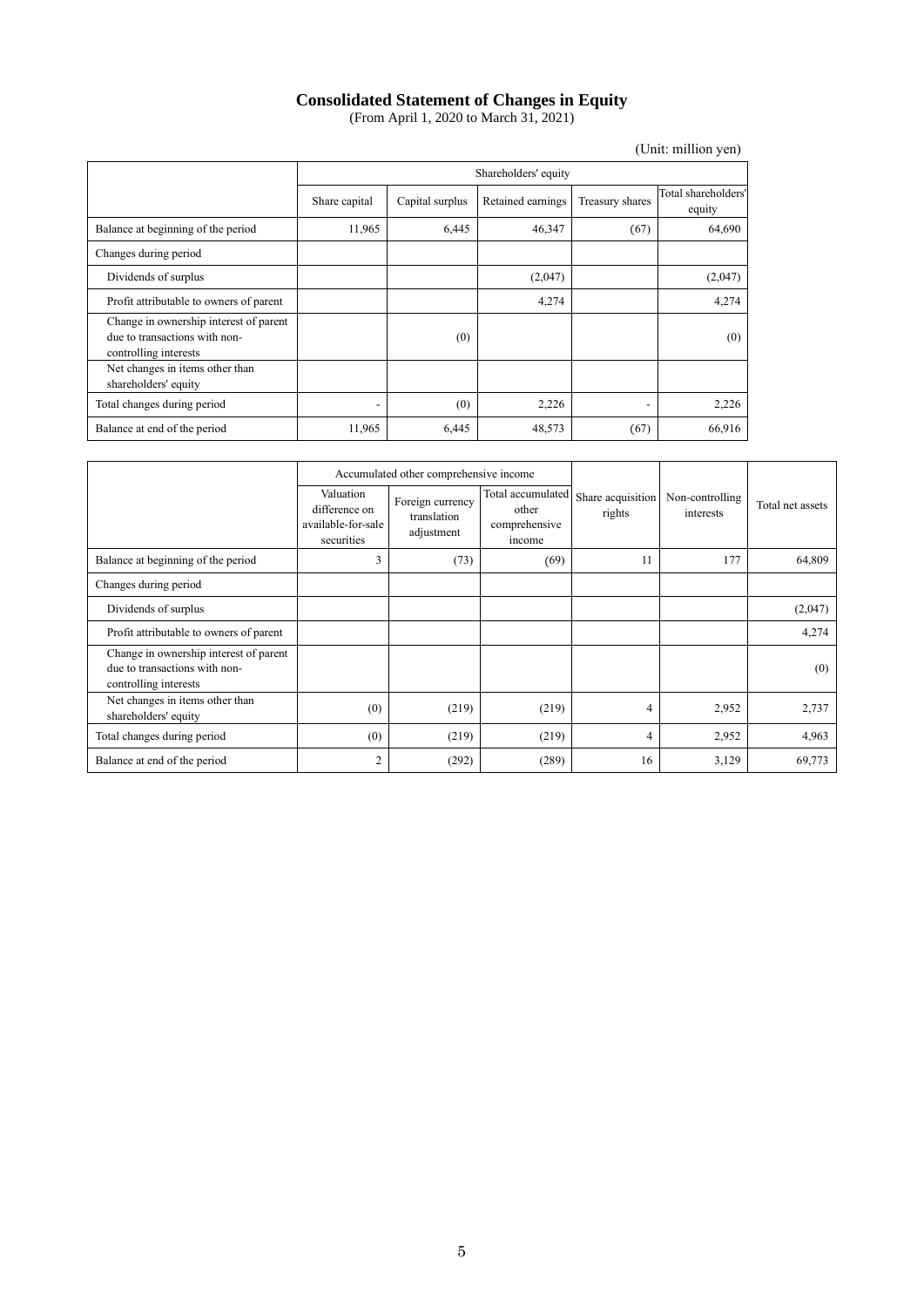## **Notes to Consolidated Financial Statements**

(Notes on Going Concern Assumption) Not applicable.

(Notes Regarding Significant Accounting Policies for the Preparation of Consolidated Financial Statements)

1. Scope of Consolidation

(1) Number of consolidated subsidiaries and names of principal subsidiaries

Number of consolidated subsidiaries 21 companies Names of consolidated subsidiaries SF Building Support Inc. SF Building Maintenance Inc. Sun Frontier Space Management Inc. SF Engineering Inc. Sun Frontier Sado Co., Ltd. Okesa Kanko Taxi Co., Ltd. Sun Frontier Community Arrangement Co., Ltd. Sun Frontier Okinawa Co., Ltd. Sun Frontier Hotel Management Inc. Sky Heart Hotel Inc. Japan System Service Inc. Communication Development Inc. Sun Frontier Fudousan Taiwan Co., Ltd. SUN FRONTIER VIETNAM CO., LTD. SUN FRONTIER DANANG CO., LTD. PT. SUN FRONTIER INDONESIA PT. SUN FRONTIER PROPERTY ONE Sun Frontier NY Co., Ltd. 340 West 48 SG LLC 439 West 46 SG LLC RIVERSIDE STUDIOS LLC

In the consolidated fiscal year under review, the newly acquired Japan System Service Inc. and Communication Development Inc. are included in the scope of consolidation.

Kouwa Corporation changed its company name to SF Engineering Inc. on April 1, 2020.

Inlite Co., Ltd., a subsidiary of the said company, ceased to exist as a result of an absorption-type merger with SF Engineering Inc. as the surviving company.

Sun Frontier Fudousan Investment Advisory Co., Ltd., was excluded from the scope of consolidation because it was dissolved as a result of an absorption-type merger with the Company as the surviving company.

- (2) Name of the company that did not hold the majority voting rights on its own account as a subsidiary Not applicable.
- (3) Assets, profit or loss of subsidiaries excluded from the scope of consolidation since control is deemed to be temporary Not applicable.
- (4) Special purpose company subject to disclosure

An outline of the special purpose company subject to disclosure, an outline of transactions using the special purpose company subject to disclosure, and the transaction amount with the special purpose company subject to disclosure are described in "Notes on special purpose company subject to disclosure."

## 2. Application of Equity Method

(1) Number of affiliated companies accounted for by the equity method and names of major companies

Number of equity-method affiliates 2 companies Names of equity-method affiliates Power Consulting Networks Co., Ltd. SKY ESTATE Inc.

(2) Name of the company which holds not less than 20% and not more than 50% of the voting rights on its own account and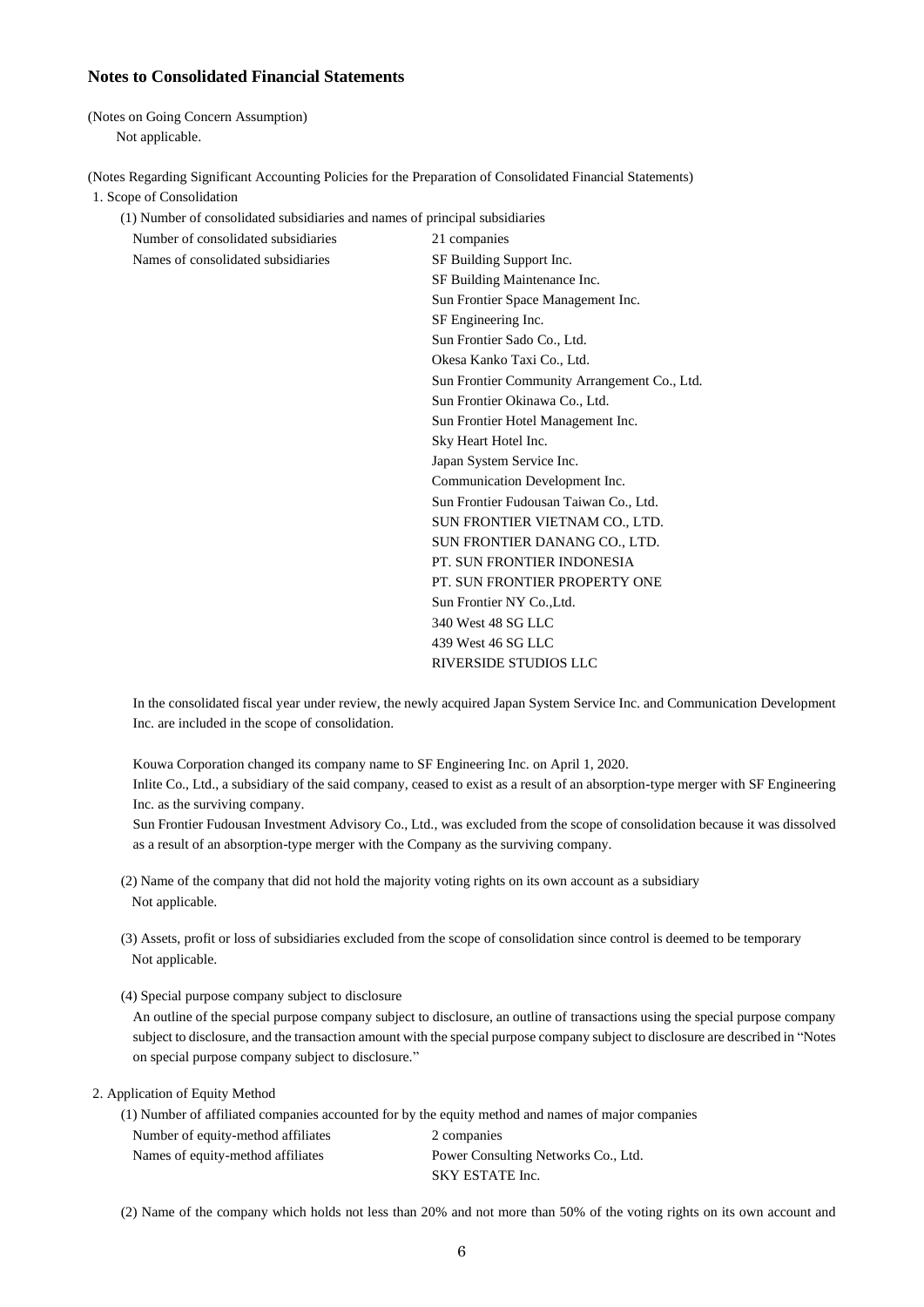which has not been an affiliated company Not applicable.

(3) Special note regarding application of the equity method Not applicable.

## 3. Matters concerning Accounting Policies

| (1) Valuation standards and methods for significant assets                 |                                                                                                                                            |
|----------------------------------------------------------------------------|--------------------------------------------------------------------------------------------------------------------------------------------|
| (i) Other securities (available-for-sale securities)                       |                                                                                                                                            |
| Securities with market quotations                                          | Stated at market based on the market price, etc., on the balance sheet                                                                     |
|                                                                            | date (Valuation difference is reported as a component of net assets. The                                                                   |
|                                                                            | cost of sale is calculated using the moving-average method.)                                                                               |
| Securities without market quotations                                       | Stated at cost using the moving-average method.                                                                                            |
|                                                                            |                                                                                                                                            |
| (ii) Inventories                                                           |                                                                                                                                            |
| 1. Real estate for sale and Real estate for sale in                        | Stated at cost determined by the specific identification method                                                                            |
| process                                                                    | (The figures shown in the balance sheet have been calculated by writing                                                                    |
|                                                                            | them down based on decline in profitability.)                                                                                              |
|                                                                            | Leased assets are amortized in accordance with property, plant and                                                                         |
|                                                                            | equipment standards.                                                                                                                       |
| 2. Costs of uncompleted construction contracts                             | Stated at cost determined by the specific identification method<br>(The figures shown in the balance sheet have been calculated by writing |
|                                                                            | them down based on decline in profitability.)                                                                                              |
| 3. Supplies                                                                | The most recent purchase cost method                                                                                                       |
|                                                                            | (The figures shown in the balance sheet have been calculated by writing                                                                    |
|                                                                            | them down based on decline in profitability.)                                                                                              |
| (2) Depreciation or amortization method for significant depreciable assets |                                                                                                                                            |
| (i) Property, plant and equipment                                          | The declining-balance method is applied.                                                                                                   |
|                                                                            | However, buildings (excluding facilities attached to buildings) and                                                                        |
|                                                                            | facilities attached to buildings acquired on or after April 1, 2016 are                                                                    |
|                                                                            | depreciated using the straight-line method.                                                                                                |
|                                                                            | The estimated useful lives are as follows:                                                                                                 |
|                                                                            | 3 to 29 years<br><b>Buildings</b>                                                                                                          |
|                                                                            | Other<br>2 to 15 years                                                                                                                     |
|                                                                            | Small-amount depreciable assets with an acquisition cost of 100,000                                                                        |
|                                                                            | yen or more but less than 200,000 yen are amortized over three years<br>on a straight-line basis.                                          |
| (ii) Intangible assets                                                     | The straight-line method is used.                                                                                                          |
|                                                                            | Software for internal use is amortized on a straight-line basis over the                                                                   |
|                                                                            | estimated internal useful life (5 years).                                                                                                  |
| (3) Significant provisions                                                 |                                                                                                                                            |
| (i) Allowance for doubtful accounts                                        | The allowance for doubtful accounts is provided based on the historical                                                                    |
|                                                                            | write-off rate for ordinary receivables, the estimated amount of                                                                           |
|                                                                            | irrecoverable debt based on recoverability of individual cases for                                                                         |
|                                                                            | specified receivables such as doubtful accounts.                                                                                           |
| (ii) Provision for bonuses                                                 | To prepare for the payment of bonuses to employees, the Company                                                                            |
|                                                                            | records the portion of the estimated bonuses to be paid during the<br>current consolidated fiscal year.                                    |
| (iii) Provision for bonuses for directors (and                             | Provision for directors' bonuses is provided based on the estimated                                                                        |
| other officers)                                                            | amount to be paid during the current consolidated fiscal year.                                                                             |
| (iv) Provision for fulfillment of guarantees                               | In order to prepare for losses related to Rent Guarantee Business                                                                          |
|                                                                            | operations, costs for which the amount incurred can be estimated                                                                           |
|                                                                            | individually are recorded in the amount of such costs, and for others,                                                                     |
|                                                                            | the estimated losses are recorded in the estimated losses by taking into<br>rate.                                                          |
| (v) Provision for share-based remuneration                                 | In order to prepare for the provision of the Company's shares to                                                                           |
|                                                                            | employees based on the Share Benefit Regulations, the provision for                                                                        |
|                                                                            | the Company's shares is recorded based on the estimated amount of the                                                                      |
|                                                                            | share benefit obligation at the end of the current consolidated fiscal<br>year.                                                            |
|                                                                            |                                                                                                                                            |

(4) Other significant matters for preparation of consolidated financial statements

(i) Fiscal year of consolidated subsidiaries

Consolidated domestic subsidiaries and Sun Frontier Fudousan Taiwan Co., Ltd. close their books on March 31, and SUN FRONTIER VIETNAM CO., LTD., PT. SUN FRONTIER INDONESIA, PT. SUN FRONTIER PROPERTY ONE, SUN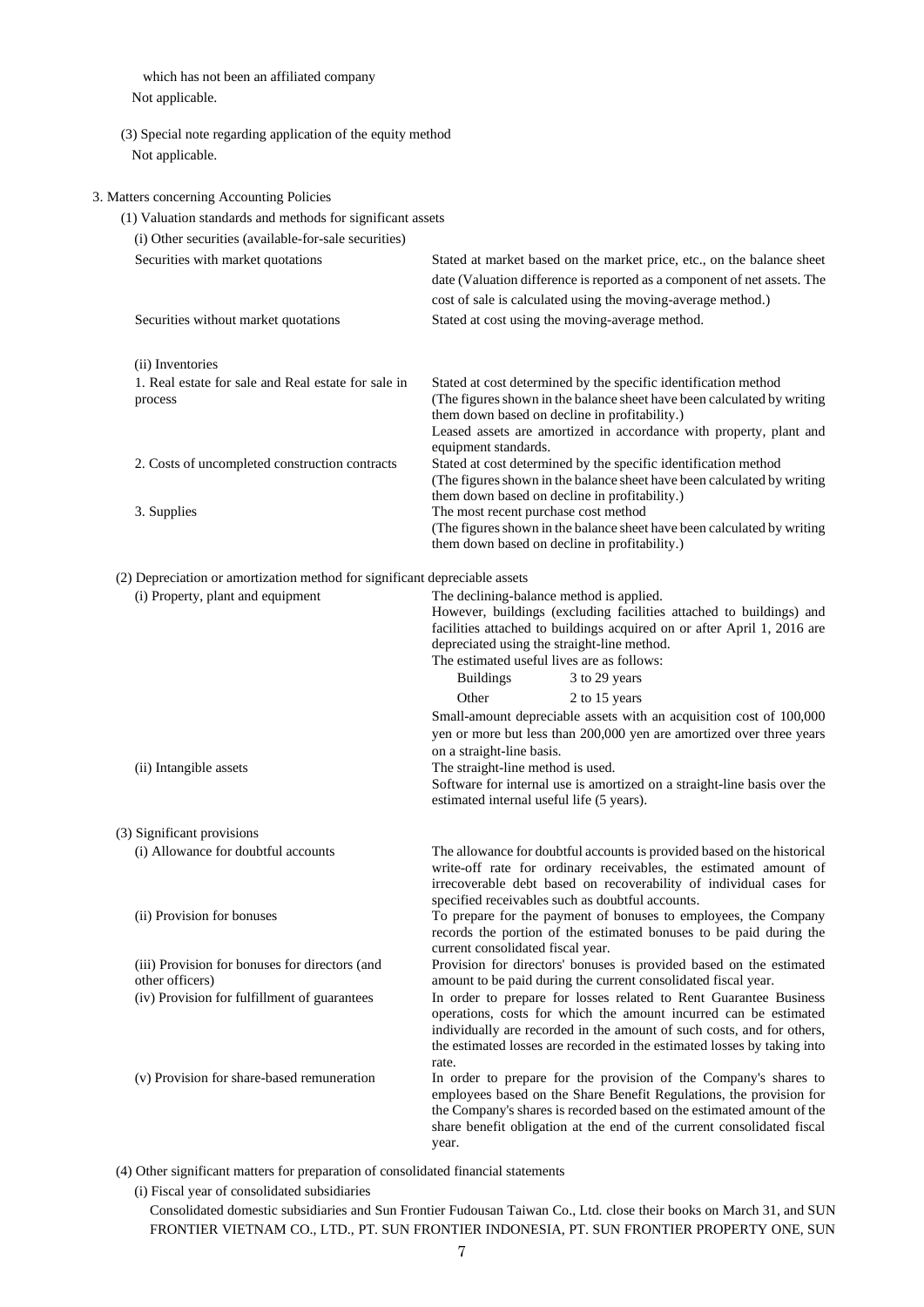FRONTIER DANANG CO., LTD., Sun Frontier NY Co., Ltd., 340 West 48 SG LLC, 439 West 46 SG LLC and RIVERSIDE STUDIOS LLC close their books on December 31.

In preparing the consolidated financial statements, the financial statements as of December 31 are used for the consolidated subsidiaries whose closing date is December 31, and necessary adjustments are made for significant transactions occurring between the consolidated closing date and December 31.

(ii) Standards for recording significant revenues and expenses

| Standards for recording completed construction | • Construction work for which the outcome of the construction     |
|------------------------------------------------|-------------------------------------------------------------------|
| and completed construction costs               | activity is deemed certain at the end of the current consolidated |
|                                                | fiscal year                                                       |
|                                                | The percentage of completion method is applied (the percentage of |
|                                                | completion of construction activity is estimated by the incurred  |
|                                                | cost).                                                            |
|                                                | • Other construction                                              |
|                                                | Construction completion method is applied.                        |
|                                                |                                                                   |

(iii) Accounting treatment for retirement benefits

In calculating the retirement benefit liability and retirement benefit expenses, certain of the Company's consolidated subsidiaries apply the simplified method where the amount of retirement benefits payable at the end of the fiscal year for voluntary resignations is the retirement benefit obligation.

## (iv) Standards for translation of foreign currency-denominated assets and liabilities into Japanese currency

Monetary receivables and payables denominated in foreign currencies are translated into Japanese yen at the spot exchange rates on the consolidated balance sheet date, and translation differences are charged or credited to income. Assets, liabilities and income and expenses of foreign subsidiaries are translated into Japanese yen at the exchange rates prevailing at the respective balance sheet dates of the foreign subsidiaries. Translation differences are included in foreign currency translation adjustment and non-controlling interests in net assets.

| (v)Accounting for consumption taxes                                                                | The tax exclusion method is applied.<br>Non-deductible consumption taxes are included in expenses for the<br>current fiscal year.                                                                                                                                                                                                                         |
|----------------------------------------------------------------------------------------------------|-----------------------------------------------------------------------------------------------------------------------------------------------------------------------------------------------------------------------------------------------------------------------------------------------------------------------------------------------------------|
| (vi) Amortization methods and periods for<br>Goodwill                                              | Goodwill is amortized on a straight-line basis over mainly 10 years.                                                                                                                                                                                                                                                                                      |
| (vii) Application of consolidated tax payment<br>system                                            | Consolidated taxation system is applied.                                                                                                                                                                                                                                                                                                                  |
| (viii) Application of Tax Effect Accounting for<br>transition from consolidated taxation system to | The Company and certain domestic consolidated subsidiaries have<br>adopted the "Application of Accounting Standard for Tax Effect                                                                                                                                                                                                                         |
| consolidated group system                                                                          | Accounting" (ASBJ Guidance No. 28, February 16, 2018), without<br>applying provisions of section 44, in accordance with paragraph 3 of<br>the "Treatment of Application of Tax Effect Accounting for Transition<br>from Consolidated Tax Payment System to Consolidated Tax Payment<br>System for Group" (ASBJ PITF No. 39, March 31, 2020), with respect |
|                                                                                                    | to the items for which the Company's consolidated tax payment system<br>and the non-consolidated tax payment system have been revised in line<br>with the transition to the "Act for Partial Revision of the Income Tax                                                                                                                                   |
|                                                                                                    | Act, etc." (Act No. 8 of 2020). Moreover, deferred tax assets and<br>deferred tax liabilities are based on the provisions of the pre-<br>amendment tax laws.                                                                                                                                                                                              |

#### (Change of Presentation Method)

Consolidated Balance Sheet

"Construction warrantee reserve" (0 million yen in the fiscal year under review) which was included in "Current liabilities" in the previous fiscal year has been included in "Other" in the current fiscal year due to their decreasing materiality.

## Consolidated Statement of Income

"Borrowing related expenses" (56 million yen in the fiscal year under review) which was included in "Non-operating expenses" in the previous fiscal year has been included in "Other" in the current fiscal year due to their decreasing materiality.

Changes accompanying the application of "Accounting Standard for Disclosure of Accounting Estimates"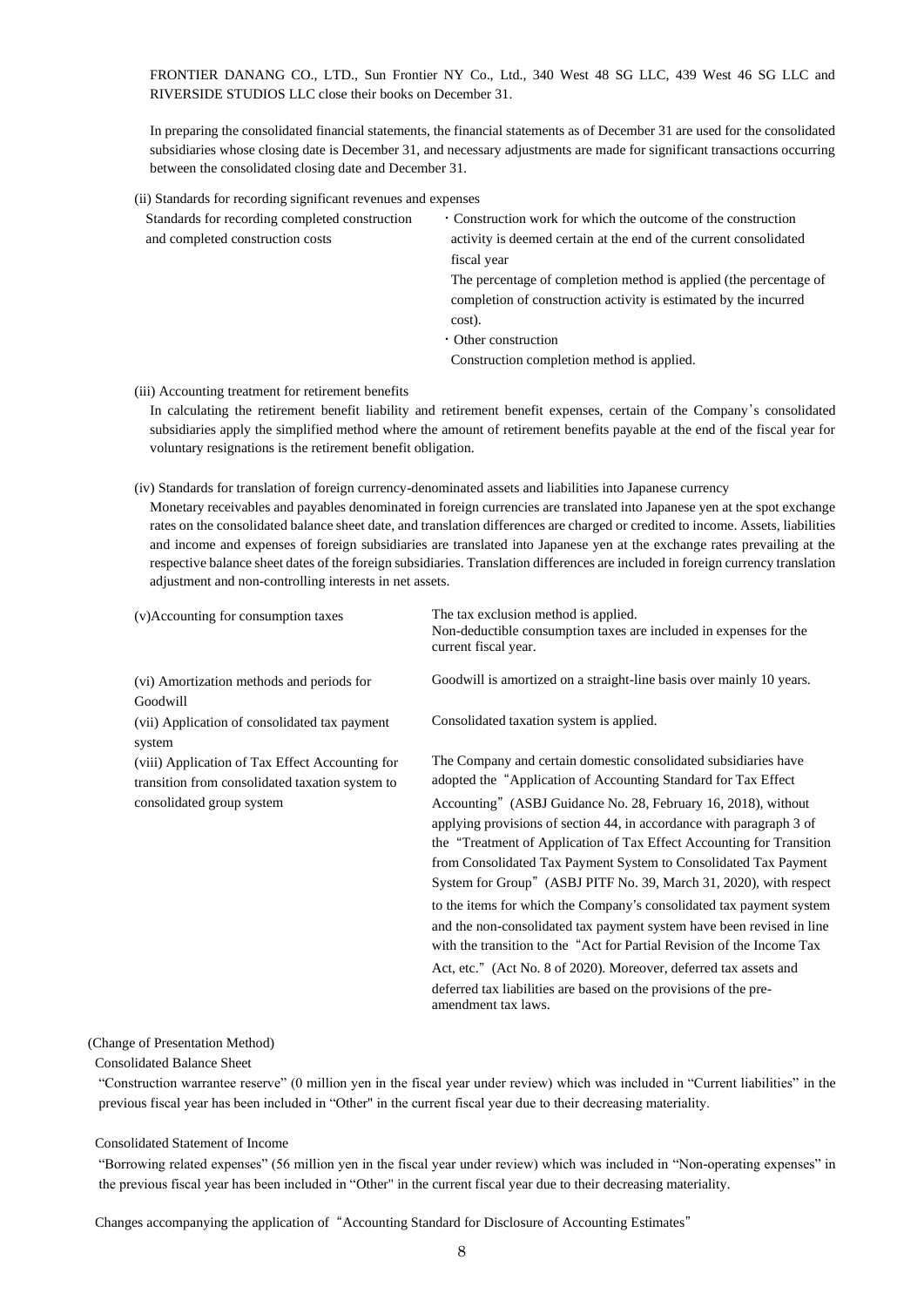"Accounting Standard for Disclosure of Accounting Estimates" (Accounting Standards Board of Japan (ASBJ) Statement No. 31, March 31, 2020) has been applied from the current fiscal year. Accordingly, the "Notes to Accounting Estimates" are stated in the Notes to Consolidated Financial Statements.

#### (Notes on Accounting Estimates)

#### 1. Assessment of the real estate for sale

(1) Amount recorded in the consolidated financial statements for the current fiscal year Real estate for sale 13,601 million yen Real estate for sale in process 72,282 million yen

### (2) Other information

For real estate for sale, etc., if the net selling price falls below the acquisition cost, the net selling price is stated as the balance sheet amount. The net selling price is calculated by deducting the estimated future cost of construction work and the estimated selling expenses from the return value estimated based on the business plan.

The business plan that forms the basis for the value of the return to profits includes the expected tenant rent and the occupancy rate of hotel rooms, and is based on important assumptions such as the assumed market conditions in the future and the forecast of the convergence time of the COVID-19.

In the following fiscal year, the net selling price may change due to changes in assumptions used in formulating business plans in the event of events that were not anticipated at the time of formulating business plans. This may have a significant impact on the amount of real estate for sale, etc., recognized in the consolidated financial statements for the following fiscal year and thereafter.

# 2. Non-current assets impairment

- (1) Amount recorded in the consolidated financial statements for the current fiscal year
- Non-current assets related to hotel development business and Hotel Operation Business 8,541 million yen

## (2) Other information

Due to the impact of the spread of COVID-19, the occupancy rate of hotel rooms has decreased and profitability has declined. As a result, signs of impairment have emerged as a significant deterioration in the business environment. Impairment losses are losses based on a comparison of the estimated undiscounted future cash flows over the remaining economic useful lives of the hotel's major assets with the carrying amounts of the hotel's asset groups.

The business plan of the hotel, which is the basis of future cash flows, has been formulated under the policy of conducting long-term management, based on important assumptions including the forecast of the occupancy rate of hotel rooms, etc., as well as the assumption of future market conditions and the forecast of the convergence time of the COVID-19.

In the following fiscal year, the assumptions used in formulating business plans may change in the event of a situation that was not anticipated when the business plan was formulated. This may have a material impact on the non-current asset amounts recognized in the consolidated financial statements for the following fiscal year and thereafter.

#### (Additional Information)

Transactions of delivering the company's own shares to employees etc. through trusts

The Company conducts transactions to deliver its own shares through trust for the purpose of employee welfare.

(i) Overview of transaction

The Plan provides the Company's shares to employees of the Company who meet certain requirements based on the share benefit regulations established by the Company in advance.

The Company will grant points to employees who satisfy certain conditions at the end of the consolidated fiscal year, and when they acquire the right to receive benefits, the Company shares corresponding to the granted points will be delivered. The shares to be granted to employees are acquired in the future with the money set in trust in advance and managed separately as trust assets.

The total amount method is applied to the Employee Stock Ownership Plan (J-ESOP) in accordance with the "Practical Solution on Transactions of Delivering the Company's Own Shares to Employees etc. through Trusts" (ASBJ PITF No. 30, March 26, 2015).

#### (ii) Own shares remaining in the trust

The book value of the Company's shares remaining in the trust (excluding the amount of incidental expenses) is included in net assets. The book value and number of shares of the treasury shares were 67 million yen and 56,500 shares.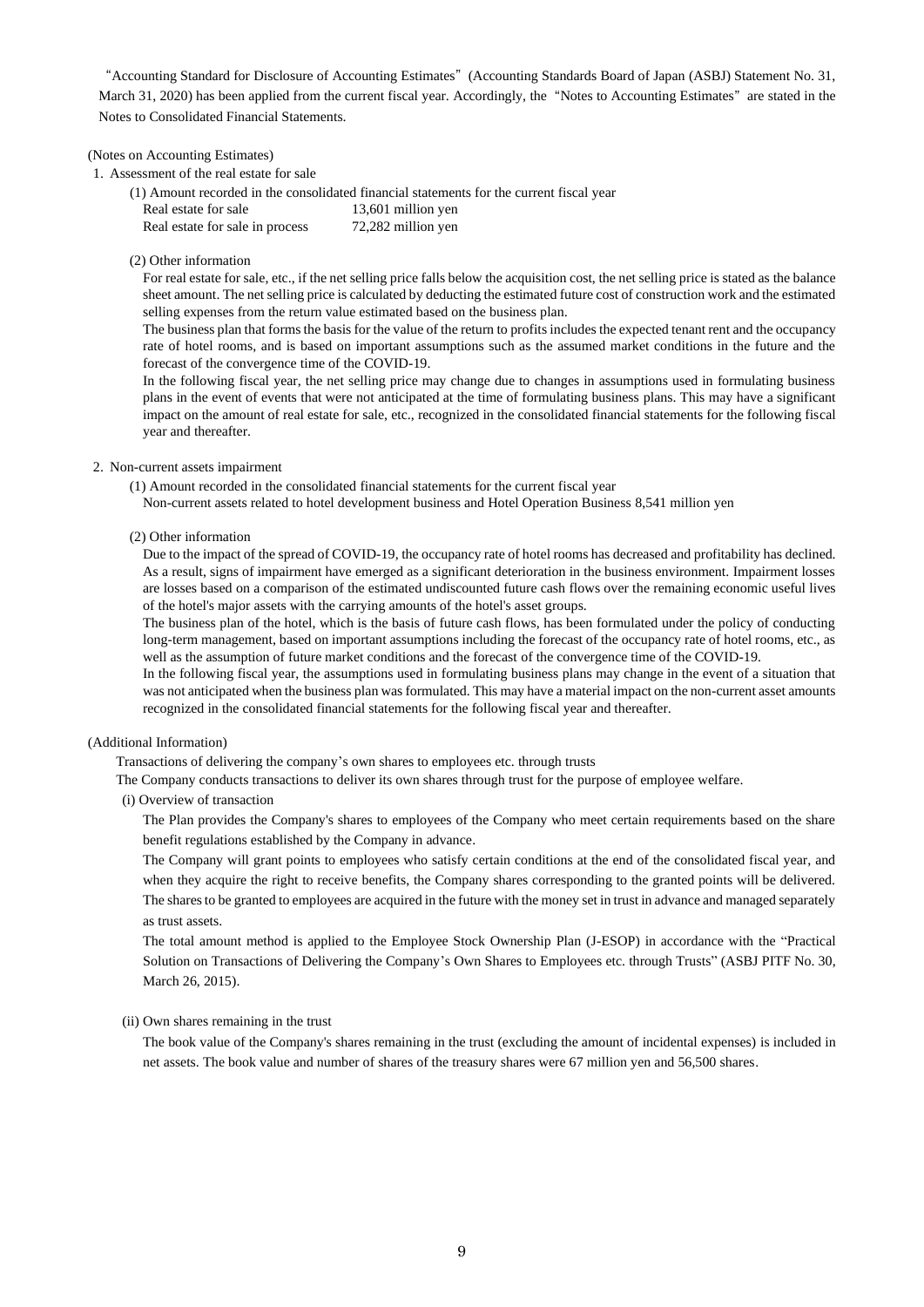## (Notes to Consolidated Balance Sheet)

(1) Assets pledged as collateral and obligations secured by collateral

| (i) Assets pledged as collateral are as follows:               |                    |
|----------------------------------------------------------------|--------------------|
| Real estate for sale                                           | 9,180 million yen  |
| Real estate for sale in process                                | 69,524 million yen |
| <b>Buildings</b>                                               | 849 million yen    |
| Land                                                           | 6,533 million yen  |
| Other                                                          | 1,568 million yen  |
| Total                                                          | 87,656 million yen |
| (ii) Secured obligations are as follows:                       |                    |
| Current portion of Long-term borrowings                        | 5,010 million yen  |
| Long-term borrowings                                           | 39,496 million yen |
| Total                                                          | 44,507 million yen |
| (2) Accumulated depreciation of Property, plant and equipment  | 1,160 million yen  |
| Note. The above amounts include accumulated impairment losses. |                    |
| (3) Contingent liabilities                                     |                    |
| Debt guarantee                                                 |                    |
| Liability guarantee by rent guarantee                          |                    |
| <b>Customers pertaining to Rent Guarantee Business</b>         | 40,048 million yen |
| (amount equivalent to the guarantee limit)                     |                    |
| Provision for fulfillment of guarantees                        | -53 million yen    |
| Total                                                          | 39,994 million yen |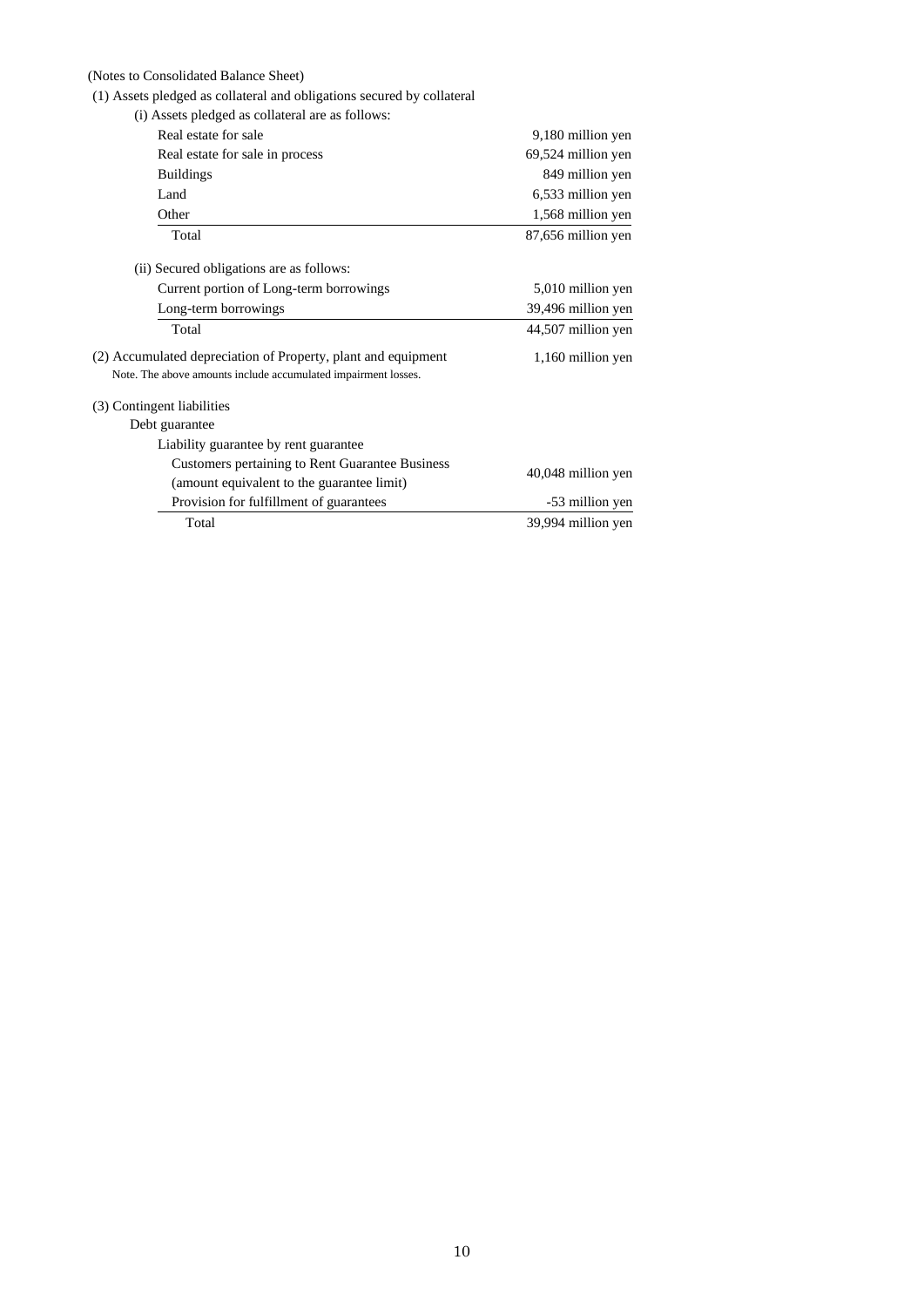## (Notes to Consolidated Statement of Income)

## Not applicable.

## (Notes to Consolidated Statement of Changes in Equity)

(1) Total number of issued shares

| Type of shares | Beginning of the<br>current consolidated<br>fiscal vear | Increase | Decrease | End of the current<br>consolidated fiscal year |
|----------------|---------------------------------------------------------|----------|----------|------------------------------------------------|
| Common shares  | 48.755.500 shares                                       | - shares | - shares | 48,755,500 shares                              |

## (2) Matters concerning Treasury shares

| Type of shares | Beginning of the<br>current consolidated<br>fiscal vear | Increase | Decrease | End of the current<br>consolidated fiscal year |  |  |  |
|----------------|---------------------------------------------------------|----------|----------|------------------------------------------------|--|--|--|
| Common shares  | 56,644 shares                                           | - shares | - shares | 56,644 shares                                  |  |  |  |

Note. The number of Treasury shares in common shares, includes the Company's share of 56,500 held by the trust account of the Employee Stock Ownership Plan (J-ESOP).

(Summary of Reasons for Change) Not applicable.

## (3) Matters concerning dividends of surplus

(i) Cash dividends paid

| Resolution                                                    | Type of shares | Total dividends<br>(million yen) | Dividends per share<br>(yen) | Base date      | Effective date |
|---------------------------------------------------------------|----------------|----------------------------------|------------------------------|----------------|----------------|
| June 23, 2020<br>Annual general<br>meeting of<br>shareholders | Common shares  | 2,047                            | 42.00                        | March 31, 2020 | June 24, 2020  |

Note. The total amount of dividends decided at the Annual General Meeting of Shareholders on June 23, 2020 includes dividends of 2 million yen for the Company's shares held by the trust account of the Employee Stock Ownership Plan (J-ESOP).

(ii) Dividends whose record date falls in the current consolidated fiscal year and whose effective date falls in the following consolidated fiscal year

The following resolution is scheduled.

| Resolution                                                    | Type of shares | Source of<br>dividends          | Total dividends<br>(million yen) | Dividends per<br>share (yen) | Base date      | Effective date |
|---------------------------------------------------------------|----------------|---------------------------------|----------------------------------|------------------------------|----------------|----------------|
| June 22, 2021<br>Annual general<br>meeting of<br>shareholders |                | Common shares Retained earnings | 2.047                            | 42.00                        | March 31, 2021 | June 23, 2021  |

Note. The total amount of dividends decided at the Annual General Meeting of Shareholders held on June 22, 2021, includes dividends of 2 million yen for the Company's shares held by the Employee Stock Ownership Plan (J-ESOP).

#### (4) Share acquisition rights as of the end of the current consolidated fiscal year

|                                                  |                                | Number of shares to be issued (shares)                     | Balance at |          |                                                      |                                                                           |
|--------------------------------------------------|--------------------------------|------------------------------------------------------------|------------|----------|------------------------------------------------------|---------------------------------------------------------------------------|
| <b>Breakdown</b>                                 | Type of shares<br>to be issued | Beginning of<br>the current<br>consolidated<br>fiscal year | Increase   | Decrease | End of the<br>current<br>consolidated<br>fiscal year | the end of<br>the current<br>consolidated<br>fiscal year<br>(million yen) |
| 2018 Share acquisition<br>rights as Stock Option |                                |                                                            |            |          |                                                      |                                                                           |
| 2019 Share acquisition<br>rights as Stock Option |                                |                                                            |            |          |                                                      |                                                                           |
| 2020 Share acquisition<br>rights as Stock Option |                                |                                                            |            |          |                                                      |                                                                           |
| Total                                            |                                |                                                            |            |          |                                                      | 16                                                                        |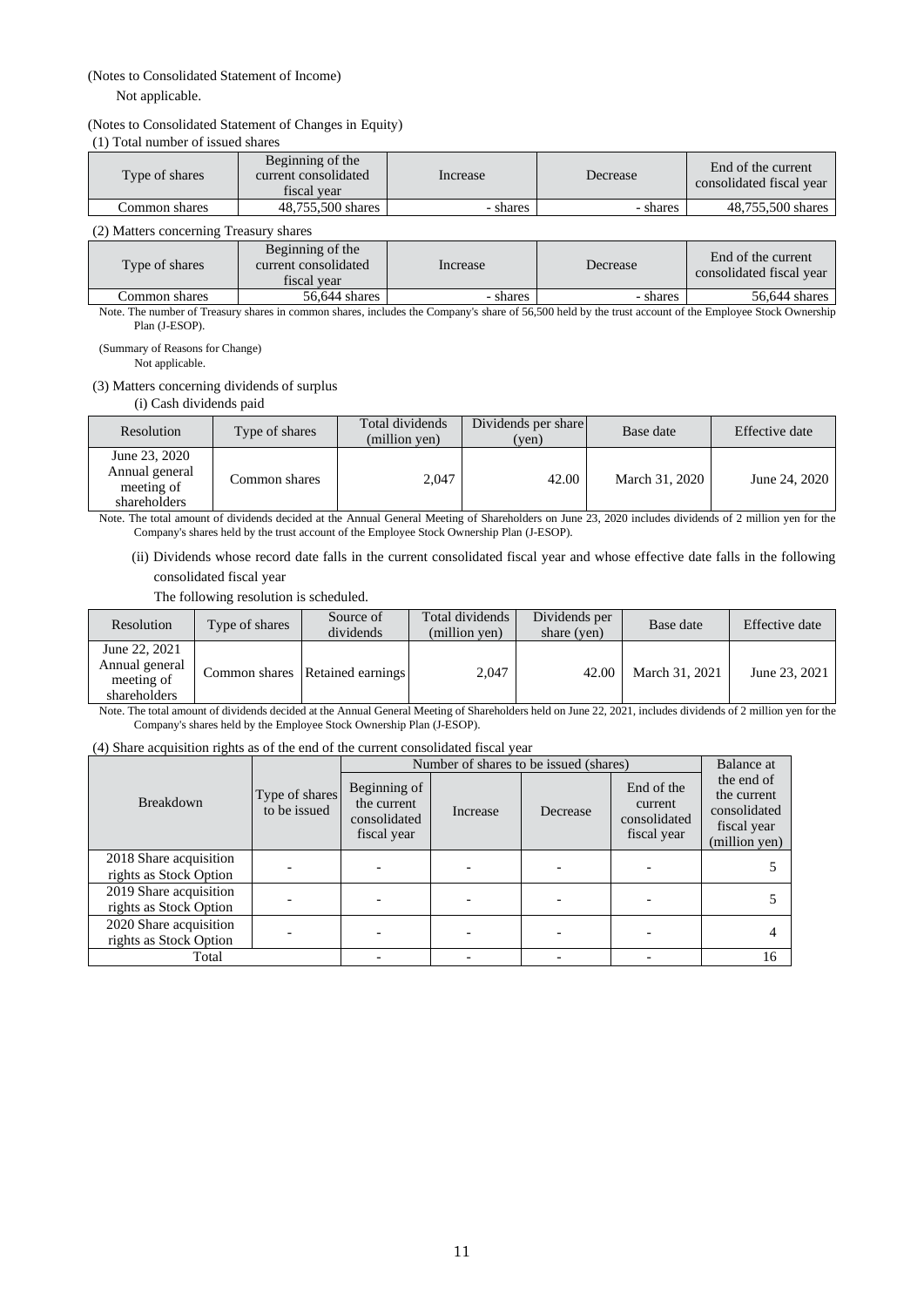## (Notes on Financial Instruments)

## (1) Items relating to financial instruments

(i) Policy on financial instruments

The group limits its fund management to short-term deposits, etc. With regard to fund procurement, the Company's policy is to procure funds through indirect financing through bank loans and direct financing through issuance of bonds and shares, etc., taking into comprehensive consideration the characteristics of necessary fund demand, financial market environment, long and short-term redemption periods. Derivative transactions are used to avoid interest rate fluctuation risks borrowings or to limit them to a certain range, and the Company's policy is not to engage in speculative transactions.

## (ii) Content as well as risks of financial instruments

Trade receivables are exposed to customers' credit risk.

Borrowings raised funds mainly for investment in business purposes and business strategies. Variable borrowings are exposed to interest rate fluctuation risk. Borrowings, which procures funds mainly from financial institutions, is exposed to liquidity risks that restrict fund procurement due to changes in the stance of transactions with the group.

(iii) Risk management system for the financial instruments

- A. Management of credit risks (risks pertaining to non-performance of contracts by counterparties) Based on the Management Regulations for Trade Receivables and other rules, the Company regularly monitors the business conditions of major business partners with regard to trade receivables, strives to identify and mitigate early concerns about collection of trade receivables due to deterioration in financial conditions and other factors.
- B. Management of market risks (risks related to market price fluctuations) Derivative transactions are not conducted for speculative purposes not stipulated in the investment regulations.
- C. Management of liquidity risk related to fund procurement (risk of inability to pay on the due date)

The Company aims to diversify its funding sources by accurately assessing the group's funding needs and financial position, and by strengthening relationships with financial institutions.

## (iv) Supplementary explanation of fair value of financial instruments

The fair values of financial instruments include values based on market prices and reasonably calculated values if there is no market price. Since variable factors are incorporated in the calculation of the value, the value may fluctuate by adopting different assumptions, etc.

## (2) Fair value of financial instruments

At March 31, 2021, the book values of the Consolidated Balance Sheet, fair values and differences between them are as follows.

|                                                     | <b>Consolidated Balance</b><br>Sheet amount | Market value | Difference |
|-----------------------------------------------------|---------------------------------------------|--------------|------------|
| Cash and deposits                                   | 21,508                                      | 21,508       |            |
| Total assets                                        | 21,508                                      | 21.508       |            |
| Long-term borrowings (including<br>current portion) | 47.521                                      | 47.027       | (494)      |
| Total liabilities                                   | 47.521                                      | 47.027       | (494)      |
| Derivative transaction                              | -                                           |              |            |

(Unit: million yen)

Note. Methods for calculating the market values of financial instruments and derivative transactions

Assets

Cash and deposits

Since the settlement periods for the foregoing are short, the market values thereof are essentially equal to the book values. Therefore, the corresponding book value is used as the market value.

#### Liabilities

Long-term borrowings

The market value of long-term borrowings is calculated by discounting the total amount (\*) of the long-term borrowings divided by a certain period by the interest rate assumed for similar new loans.

(\*) For long-term borrowings that were subject to interest rate caps in accordance with the special treatment of interest rate swaps, the total amount of principal and interest accounted for as an integral part of the interest rate caps

Derivative transaction

(i) Items for which hedge accounting is not applied

Not applicable.

(ii) Hedge accounting is applied

Since interest rate caps, which are subject to the special treatment of interest rate swaps, are treated as an integral part of the hedged long-term borrowings, their fair values are included in the fair values of the long-term borrowings.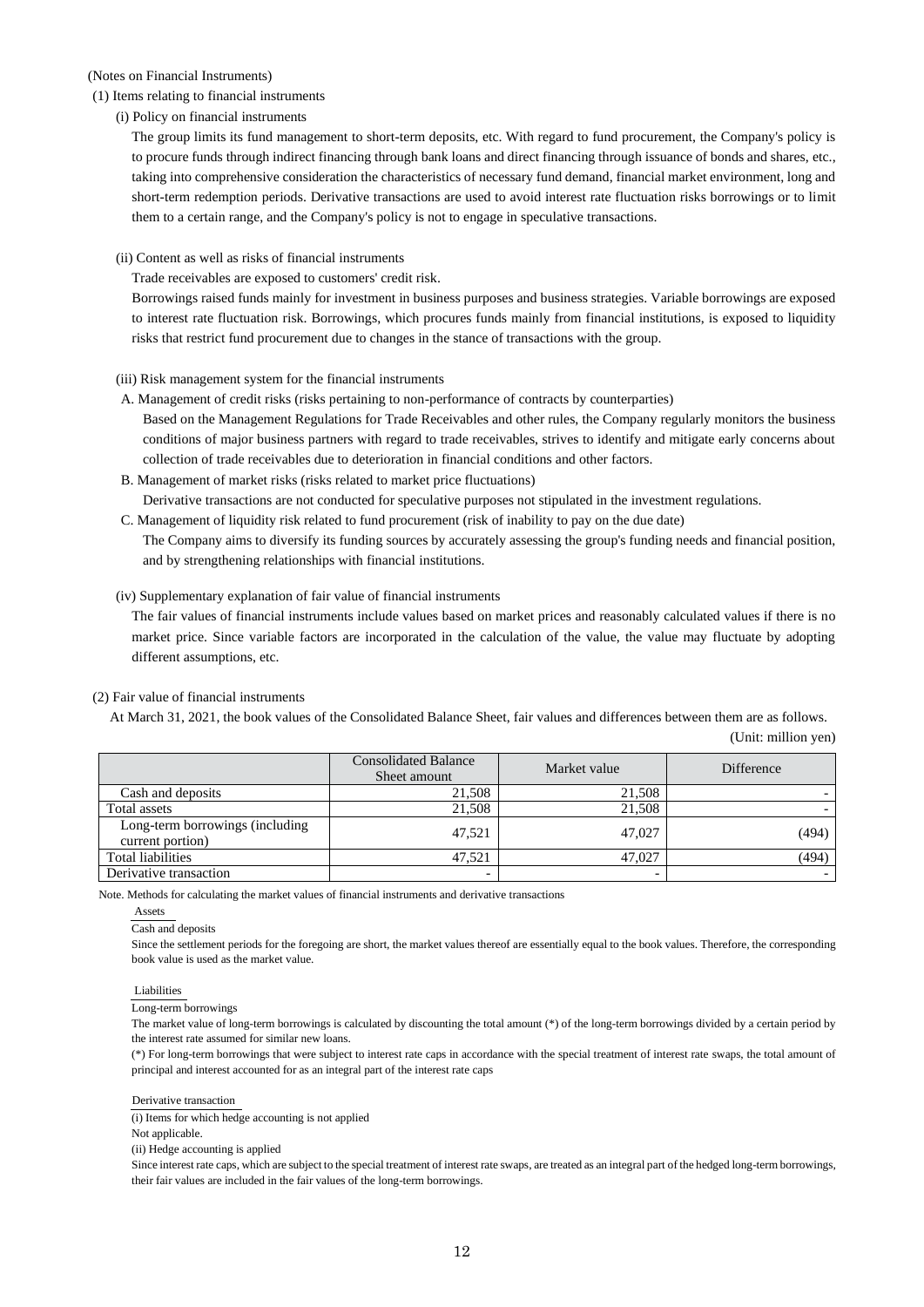#### (Notes on Lease and Real Estate)

The Company operates rental office buildings (including land) as well as hotel facilities (including land) in Tokyo and other areas. For the fiscal year ended March 31, 2021, net rental income from such rental properties was 171 million yen (rent revenue is recorded in net sales and rental expenses are recorded in cost of sales).

In addition, the amount recorded in the Consolidated Balance Sheet, increase/decrease for the current consolidated fiscal year and market value at the end of the current consolidated fiscal year for the said lease and real estate are as follows.

(Unit: million yen)

| <b>Consolidated Balance Sheet amount</b>                            | Market value at the end of the                |                                                               |                                  |
|---------------------------------------------------------------------|-----------------------------------------------|---------------------------------------------------------------|----------------------------------|
| Balance at the beginning of the<br>current consolidated fiscal year | Fiscal year under review<br>Increase/Decrease | Balance at the end of the current<br>consolidated fiscal year | current consolidated fiscal year |
| 2.174                                                               |                                               | 2.183                                                         | 4.447                            |

Note 1. The amount recorded in the Consolidated Balance Sheet is the acquisition cost excluding the accumulated depreciation.

Note 2. The major increase in increase/decrease during the fiscal year under review was due to renewal of facility (65 million yen) and decrease was due to depreciation (56 million yen)

Note 3. The fair value at the end of the current consolidated fiscal year is the amount based on the real estate appraisal report by an external real estate appraiser.

## (Notes on Per Share Information)

| (1) Net assets per share             | 1,368.14 yen |
|--------------------------------------|--------------|
| (2) Earnings per share               | 87.77 yen    |
| (3) Fully diluted earnings per share | 87.73 yen    |

Note. The Company's shares held by the trust account of the Employee Stock Ownership Plan (J-ESOP) are included in weighted average number of shares for the period in common shares and treasury shares deducted in the calculation of the total number of outstanding shares at the end of the fiscal year under review. The weighted average number of the Company's shares for the period and year-end held by the trust account is 56,500 shares.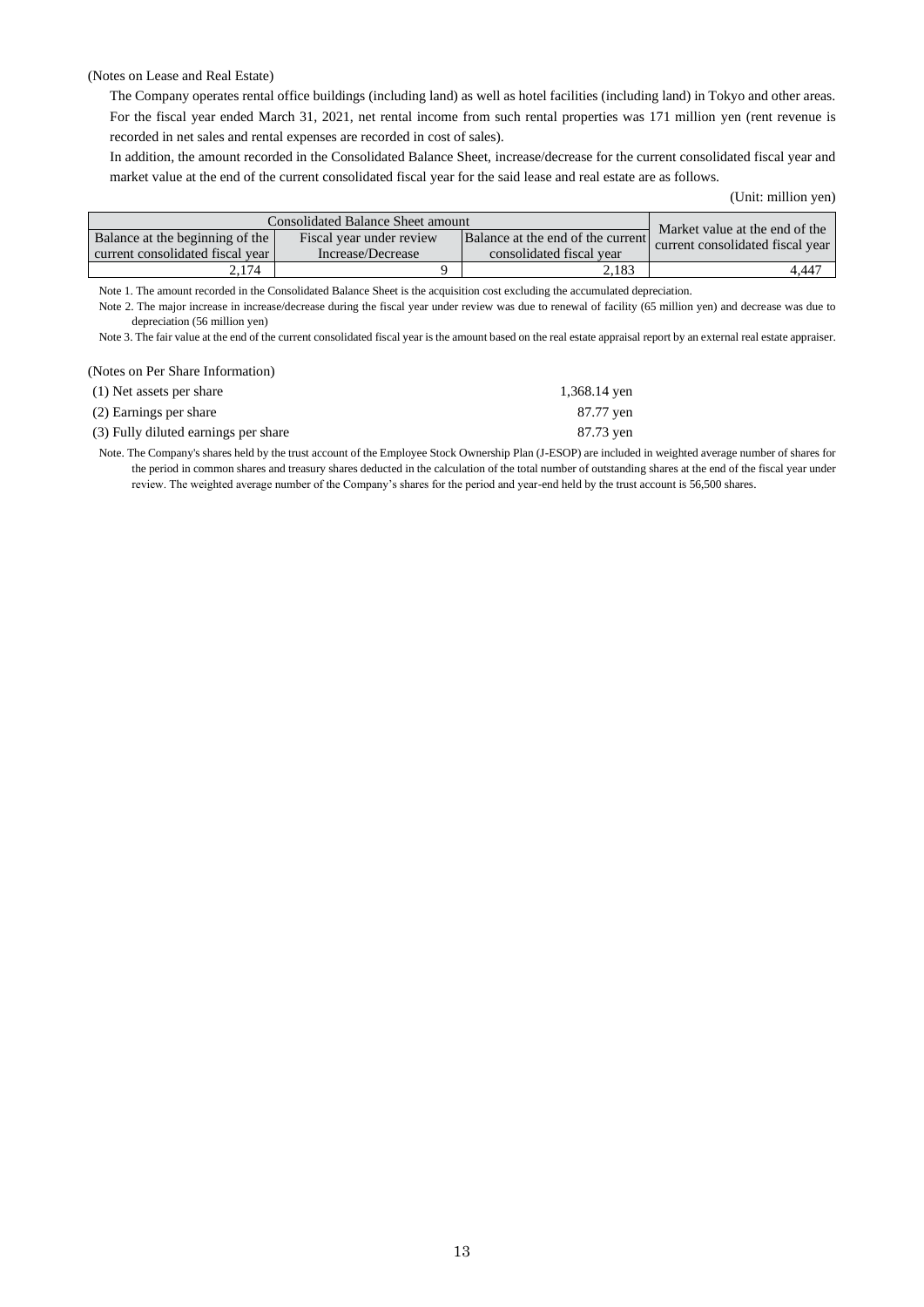(Notes on Special Purpose Companies subject to Disclosure)

(1) Overview of the special purpose company subject to disclosure and overview of transactions using the special purpose company subject to disclosure

The Company operates an investment product in sub-divided real estate sales business in Real Estate Revitalization Business based on Act on Specified Joint Real Estate Ventures (voluntary partnership type) and uses voluntary partnership as part of the business structure.

In this business, sub-divided real estate investment product purchasers (hereinafter referred to as investors) will enter into an agreement with voluntary partnership to participate in the real estate specified business and make contributions in kind. Voluntary partnership is structured to receive distributions of profits and losses arising from real estate investments in kind by investors. Profits and losses on leasing and sales of the real estate are attributable to investors.

As a Managing Partner (Chairman), the Company receives chairman compensation in accordance with the Voluntary Partnership Agreement, and also receives compensation from voluntary partnership for entrusting building management in a lump sum.

The latest financial position for the current consolidated fiscal year is as follows.

|                                                               | Fiscal year under review<br>(March 31, 2021) |
|---------------------------------------------------------------|----------------------------------------------|
| Number of Special Purpose Companies                           | 2 union                                      |
| Total assets as of the latest balance sheet date (simple sum) | 2.048 million ven                            |
| Total liabilities (simple sum)                                | 85 million ven                               |

(2) Transaction amount with the special purpose company subject to disclosure for the current consolidated fiscal year (from April 1, 2020 to March 31, 2021)

|                                       |                    |           | (Unit: million yen) |
|---------------------------------------|--------------------|-----------|---------------------|
|                                       | Transaction amount | Item      | Amount              |
| Chairman's Compensation (Note 1)      |                    | Net sales |                     |
| Management Commission Income (Note 1) |                    | Net sales |                     |

Note. The amount of chairman's compensation and management commission income is calculated from the relevant real estate at a fixed rate. Chairman's compensation and management commission income are recorded in net sales in Consolidated Statement of Income.

(Note on Significant Subsequent Events)

Not applicable.

(Other Note)

Not applicable.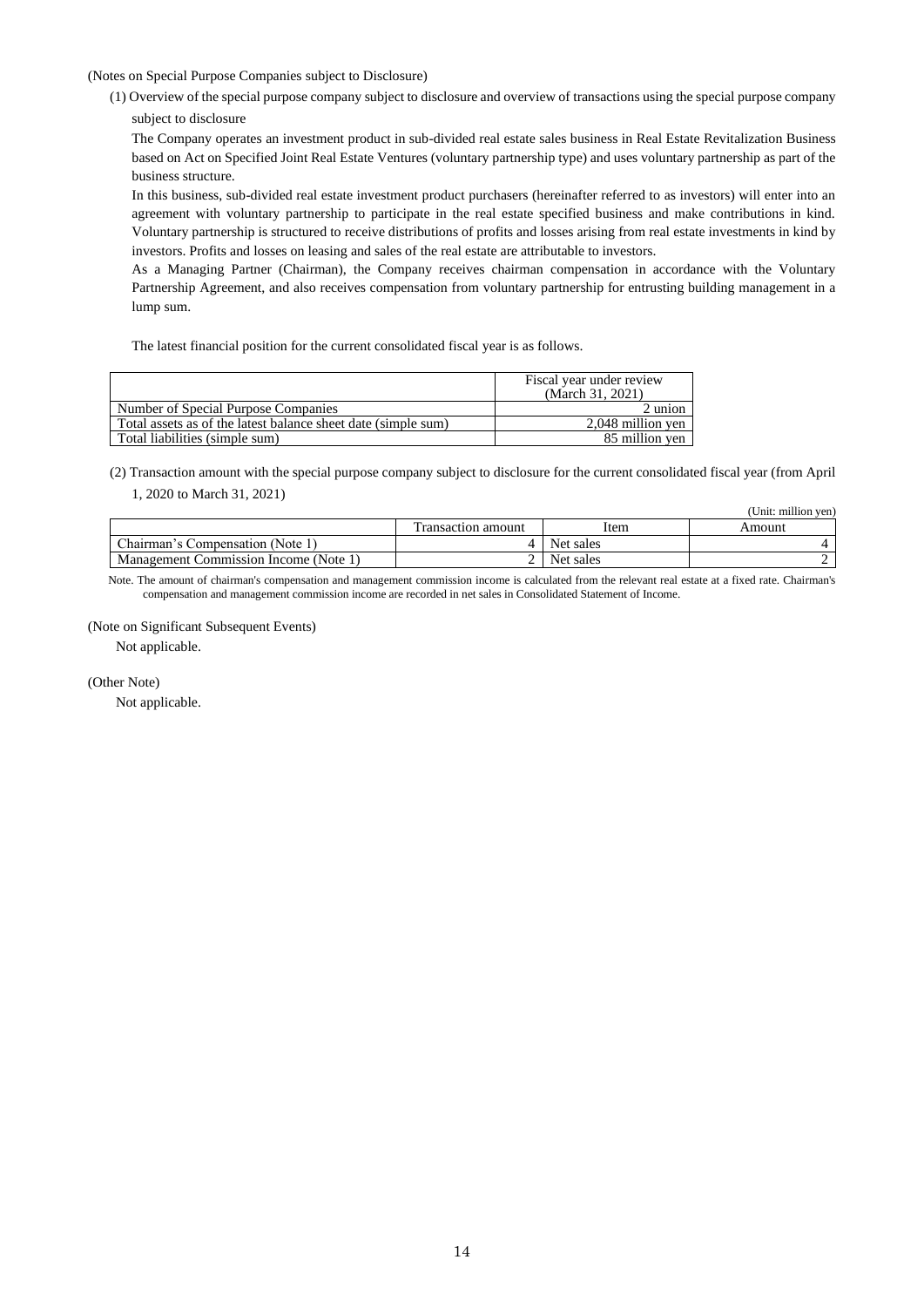## **Non-consolidated Statement of Changes in Equity**

(From April 1, 2020 to March 31, 2021)

(Unit: million yen)

|                                                               | Shareholder's equity |                    |                          |                  |                                                                    |                               |                    |                                  |
|---------------------------------------------------------------|----------------------|--------------------|--------------------------|------------------|--------------------------------------------------------------------|-------------------------------|--------------------|----------------------------------|
|                                                               |                      |                    | Capital surplus          |                  | Retained earnings                                                  |                               |                    |                                  |
|                                                               | Share capital        | Capital<br>reserve | Total capital<br>surplus | Legal<br>reserve | Other retained<br>earnings<br>Retained earnings<br>brought forward | Total<br>retained<br>earnings | Treasury<br>shares | Total<br>shareholders'<br>equity |
| <b>Balance</b> at<br>beginning of the<br>period               | 11,965               | 6,449              | 6,449                    | 13               | 46,559                                                             | 46,572                        | (67)               | 64,919                           |
| Changes during<br>period                                      |                      |                    |                          |                  |                                                                    |                               |                    |                                  |
| Dividends of<br>surplus                                       |                      |                    |                          |                  | (2,047)                                                            | (2,047)                       |                    | (2,047)                          |
| Profit                                                        |                      |                    |                          |                  | 5,314                                                              | 5,314                         |                    | 5,314                            |
| Net changes in<br>items other than<br>shareholders'<br>equity |                      |                    |                          |                  |                                                                    |                               |                    |                                  |
| Total changes<br>during period                                |                      |                    | $\overline{\phantom{0}}$ |                  | 3,266                                                              | 3,266                         | ٠                  | 3,266                            |
| Balance at end of<br>the period                               | 11,965               | 6,449              | 6,449                    | 13               | 49,825                                                             | 49,838                        | (67)               | 68,186                           |

|                                                               |                                                                | Valuation and translation difference             |                             |                     |
|---------------------------------------------------------------|----------------------------------------------------------------|--------------------------------------------------|-----------------------------|---------------------|
|                                                               | Valuation<br>difference on<br>available-for-sale<br>securities | Total valuation<br>and translation<br>difference | Share acquisition<br>rights | Net assets<br>total |
| Balance at                                                    | 3                                                              | 3                                                | 11                          | 64,934              |
| beginning of the<br>period                                    |                                                                |                                                  |                             |                     |
| Changes during<br>period                                      |                                                                |                                                  |                             |                     |
| Dividends of<br>surplus                                       |                                                                |                                                  |                             | (2,047)             |
| Profit                                                        |                                                                |                                                  |                             | 5,314               |
| Net changes in<br>items other than<br>shareholders'<br>equity | (0)                                                            | (0)                                              | $\overline{4}$              | 4                   |
| Total changes<br>during period                                | (0)                                                            | (0)                                              | $\overline{4}$              | 3,270               |
| Balance at end of<br>the period                               | $\mathfrak{D}$                                                 | $\overline{c}$                                   | 16                          | 68,204              |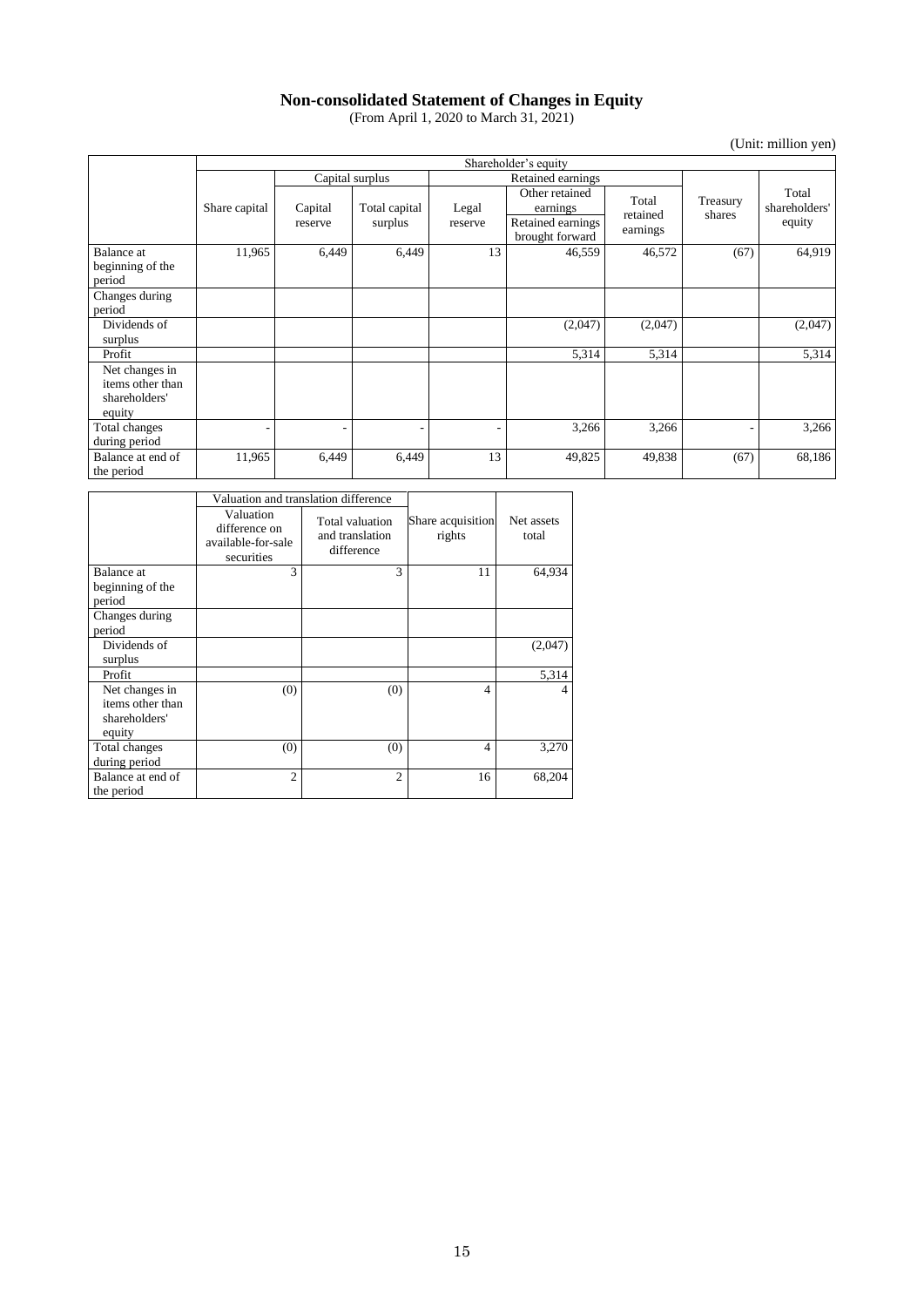# **Notes to Non-consolidated Financial Statements**

| (Notes on Going Concern Assumption)                           |                                                                                                                                                                                                                                                                                                                                        |
|---------------------------------------------------------------|----------------------------------------------------------------------------------------------------------------------------------------------------------------------------------------------------------------------------------------------------------------------------------------------------------------------------------------|
| Not applicable.                                               |                                                                                                                                                                                                                                                                                                                                        |
| (Matters concerning Accounting Policies)                      |                                                                                                                                                                                                                                                                                                                                        |
| 1. Valuation standards and methods for assets                 |                                                                                                                                                                                                                                                                                                                                        |
| (1) Valuation standards and methods for securities            |                                                                                                                                                                                                                                                                                                                                        |
| (i) Shares of subsidiaries and affiliates                     | Stated at cost using the moving-average method.                                                                                                                                                                                                                                                                                        |
| (ii) Other securities (available-for-sale securities)         |                                                                                                                                                                                                                                                                                                                                        |
| Securities with market quotations                             | Stated at market based on the market price, etc., on the balance sheet                                                                                                                                                                                                                                                                 |
|                                                               | date (Valuation difference is reported as a component of net assets.                                                                                                                                                                                                                                                                   |
|                                                               | The cost of sale is calculated using the moving-average method.)                                                                                                                                                                                                                                                                       |
| Securities without market quotations                          | Stated at cost using the moving-average method.                                                                                                                                                                                                                                                                                        |
| (2) Assessment criteria and assessment methods of Inventories |                                                                                                                                                                                                                                                                                                                                        |
| Real estate for sale and Real estate for sale in<br>process   | Stated at cost determined by the specific identification method<br>(The figures shown in the balance sheet have been calculated by writing<br>them down based on decline in profitability.)<br>Leased assets are amortized in accordance with property, plant and<br>equipment standards.                                              |
| 2. Depreciation of non-current assets                         |                                                                                                                                                                                                                                                                                                                                        |
| (1) Property, plant and equipment                             | The declining-balance method is applied.<br>However, buildings (excluding facilities attached to buildings) and<br>facilities attached to buildings acquired on or after April 1, 2016 are<br>depreciated using the straight-line method.<br>The estimated useful lives are as follows:<br><b>Buildings</b><br>3 to 29 years           |
|                                                               | Other<br>2 to 15 years                                                                                                                                                                                                                                                                                                                 |
| (2) Intangible assets                                         | Small-amount depreciable assets with an acquisition cost of 100,000<br>yen or more but less than 200,000 yen are amortized over three years<br>on a straight-line basis.<br>The straight-line method is used.<br>Software for internal use is amortized on a straight-line basis over the<br>estimated internal useful life (5 years). |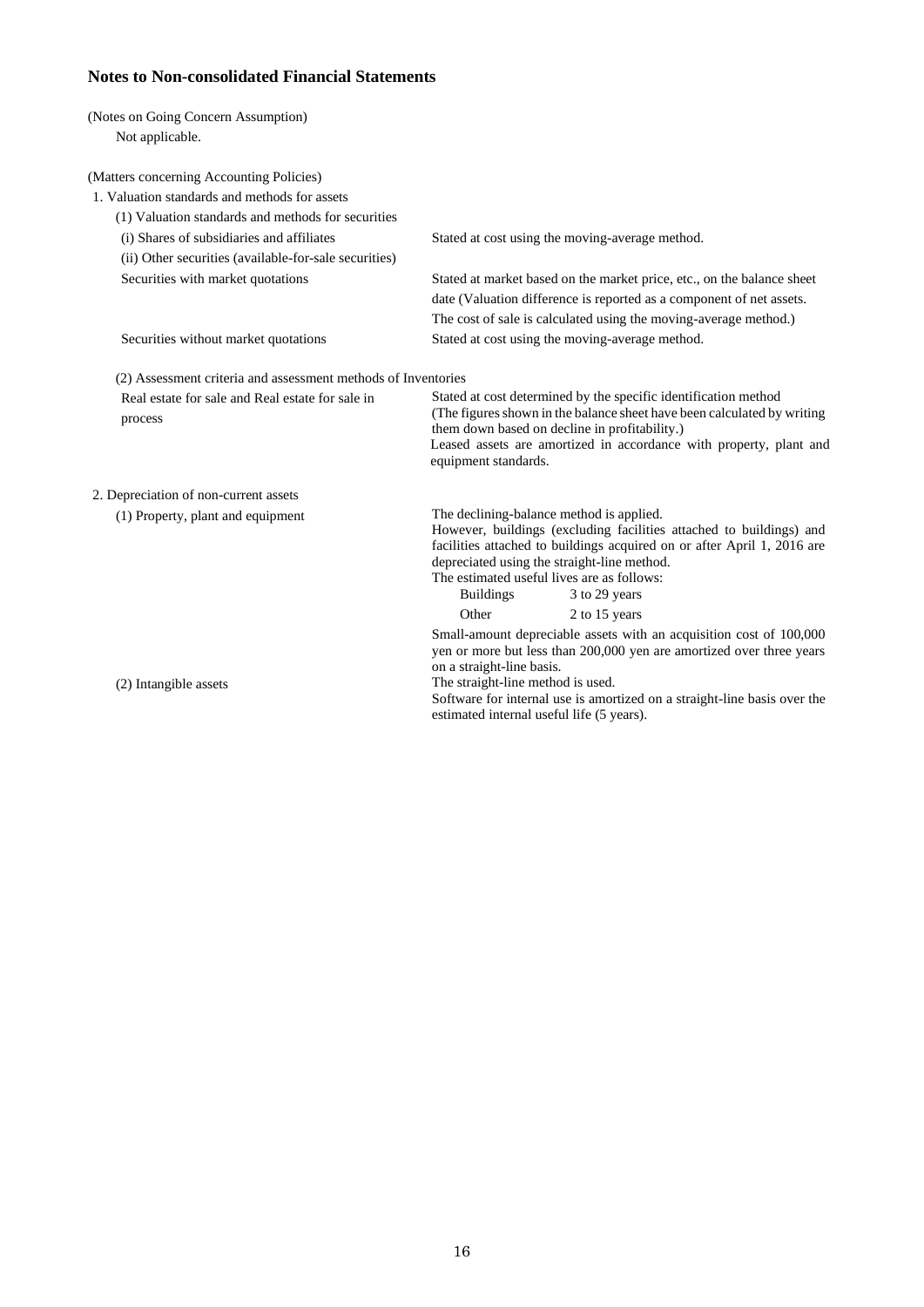3. Standards for provisions

- (1) Allowance for doubtful accounts The allowance for doubtful accounts is provided based on the historical write-off rate for ordinary receivables, the estimated amount of irrecoverable debt based on recoverability of individual cases for specified receivables such as doubtful accounts. (2) Provision for bonuses To prepare for the payment of bonuses to employees, the Company records the portion of the estimated bonuses to be paid during the current fiscal year. (3) Provision for bonuses for directors (and other officers) Provision for directors' bonuses is provided based on the estimated amount to be paid during the current fiscal year. (4) Provision for fulfillment of guarantees In order to prepare for losses related to Rent Guarantee Business operations, costs for which the amount incurred can be estimated individually are recorded in the amount of such costs, and for others, the estimated losses are recorded in the estimated losses by taking into rate. (5) Provision for share-based remuneration In order to prepare for the provision of the Company's shares to employees based on the Share Benefit Regulations, the provision for the Company's shares is recorded based on the estimated amount of the share benefit obligation at the end of the current fiscal year. 4. Method of recording revenue and expenses Standards for recording completed construction and completed construction costs ・Construction work for which the outcome of the construction activity is deemed certain at the end of the current consolidated fiscal year The percentage of completion method is applied (the percentage of completion of construction activity is estimated by the incurred cost). ・Other construction
	- Construction completion method is applied.

## 5. Basis for preparation of other financial statements

(1) Standards for translation of significant assets or liabilities denominated in foreign currencies into Japanese currency Monetary receivables and payables denominated in foreign currencies are translated into Japanese yen at the spot exchange rates prevailing at the respective balance sheet dates, and translation differences are charged or credited to income.

| (2) Accounting for consumption taxes                  | Consumption tax and local consumption tax are accounted for by the tax exclusion<br>method, and non-deductible consumption tax and local consumption tax are |
|-------------------------------------------------------|--------------------------------------------------------------------------------------------------------------------------------------------------------------|
|                                                       | accounted for as expenses for the current fiscal year.                                                                                                       |
| (3) Application of consolidated tax<br>payment system | Consolidated taxation system is applied.                                                                                                                     |
|                                                       | (4) Application of Tax Effect Accounting The Company has adopted the "Application of Accounting Standard for Tax Effect                                      |
| for transition from consolidated taxation             | Accounting" (ASBJ Guidance No. 28, February 16, 2018), without applying                                                                                      |
| system to consolidated group system                   | provisions of section 44, in accordance with paragraph 3 of the "Treatment of                                                                                |
|                                                       | Application of Tax Effect Accounting for Transition from Consolidated Tax Payment                                                                            |
|                                                       | System to Consolidated Tax Payment System for Group" (ASBJ PITF No. 39,                                                                                      |
|                                                       | March 31, 2020), with respect to the items for which the Company's consolidated tax                                                                          |
|                                                       | payment system and the non-consolidated tax payment system have been revised in                                                                              |
|                                                       | line with the transition to the "Act for Partial Revision of the Income Tax Act, etc."                                                                       |
|                                                       | (Act No. 8 of 2020). Moreover, deferred tax assets and deferred tax liabilities are                                                                          |
|                                                       | based on the provisions of the pre-amendment tax laws.                                                                                                       |

#### (Change of Presentation Method)

Consolidated Balance Sheet

"Construction warrantee reserve" (0 million yen in the fiscal year under review) which was included in "Current liabilities" in the previous fiscal year has been included in "Other" in the current fiscal year due to their decreasing materiality.

#### Consolidated Income Statement

"Borrowing related expenses" (8 million yen in the fiscal year under review) which was included in "Non-operating expenses" in the previous fiscal year has been included in "Other" in the current fiscal year due to their decreasing materiality.

## Changes accompanying the application of "Accounting Standard for Disclosure of Accounting Estimates"

Accounting Standard for Disclosure of Accounting Estimates" (Accounting Standards Board of Japan (ASBJ) Statement No. 31, March 31, 2020) has been applied from the current fiscal year. Accordingly, the "Notes to Accounting Estimates" are stated in the Notes to Non-consolidated Financial Statements.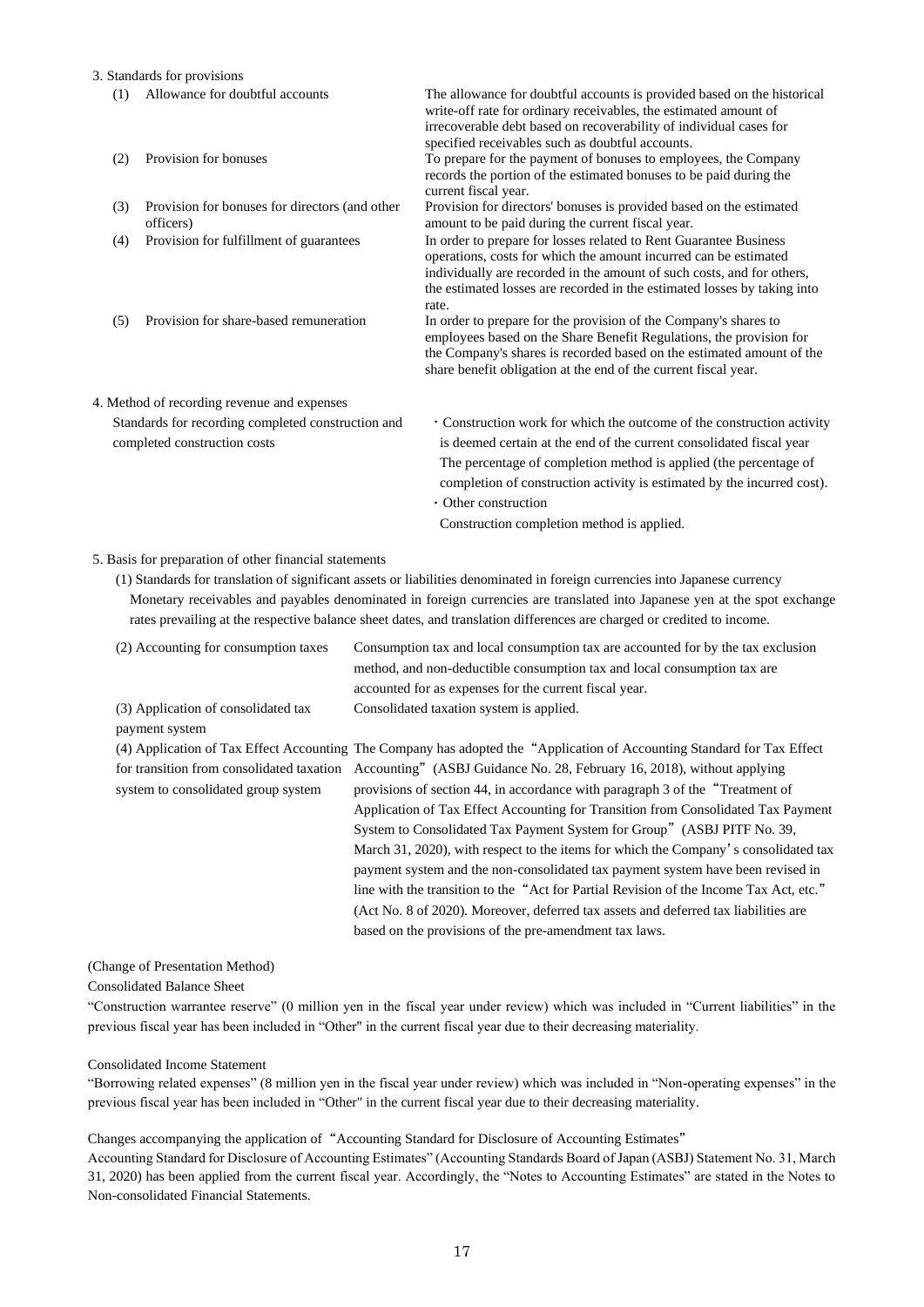### (Notes on Accounting Estimates)

- 1. Assessment of the real estate for sale
- (1) Amount recorded in the financial statements for the current business year
	- Real estate for sale 11,534 million yen Real estate for sale in process 58,646 million yen

(2) Other information

For real estate for sale, etc., if the net selling price falls below the acquisition cost, the net selling price is stated as the balance sheet value. The net selling price is calculated by deducting the estimated future cost of construction work and the estimated selling expenses from the return value estimated based on the business plan.

The business plan that forms the basis for the value of the return to profits includes the expected tenant rent and the occupancy rate of hotel rooms, and is based on important assumptions such as the assumed market conditions in the future and the forecast of the of the convergence time of the COVID-19.

In the following fiscal year, the net selling price may change due to changes in assumptions used in formulating business plans in the event of events that were not anticipated at the time of formulating business plans. This may have a significant impact on the amount of real estate for sale, etc., recognized in the financial statements for the following fiscal year and thereafter.

## 2. Non-current assets impairment

- (1) Amount recorded in the financial statements for the current business year Non-current assets related to hotel development business 6,874 million yen
- (2) Other information

Due to the impact of the spread of COVID-19, the occupancy rate of hotel rooms has decreased and profitability has declined. As a result, signs of impairment have emerged as a significant deterioration in the business environment. Impairment losses are losses based on a comparison of the estimated undiscounted future cash flows over the remaining economic useful lives of the hotel's major assets with the carrying amounts of the hotel's asset groups.

The business plan of the hotel, which is the basis of future cash flows, has been formulated under the policy of conducting long-term management, based on important assumptions including the forecast of the occupancy rate of hotel rooms, etc., as well as the assumption of future market conditions and the forecast of the convergence time of the COVID-19.

In the following fiscal year, the assumptions used in formulating business plans may change in the event of a situation that was not anticipated when the business plan was formulated. This may have a material impact on the non-current asset amounts recognized in the financial statements for the following fiscal year and thereafter.

## (Additional Information)

Transactions of delivering the company's own shares to employees etc. through trusts

The Company conducts transactions to deliver its own shares through trust for the purpose of employee welfare.

(i) Overview of transaction

The plan provides the Company's shares to employees of the Company who meet certain requirements based on the share benefit regulations established by the Company in advance.

The Company will grant points to employees who satisfy certain conditions at the end of the fiscal year, and when they acquire the right to receive benefits, the Company shares corresponding to the granted points will be delivered. The shares to be granted to employees are acquired in the future with the money set in trust in advance and managed separately as trust assets.

The total amount method is applied to the Employee Stock Ownership Plan (J-ESOP) in accordance with the "Practical Solution on Transactions of Delivering the Company's Own Shares to Employees etc. through Trusts" (ASBJ PITF No. 30, March 26, 2015).

## (ii) Own shares remaining in the trust

The book value of the Company's shares remaining in the trust (excluding the amount of incidental expenses) is included in net assets. The book value and number of shares of the treasury shares were 67 million yen and 56,500 shares.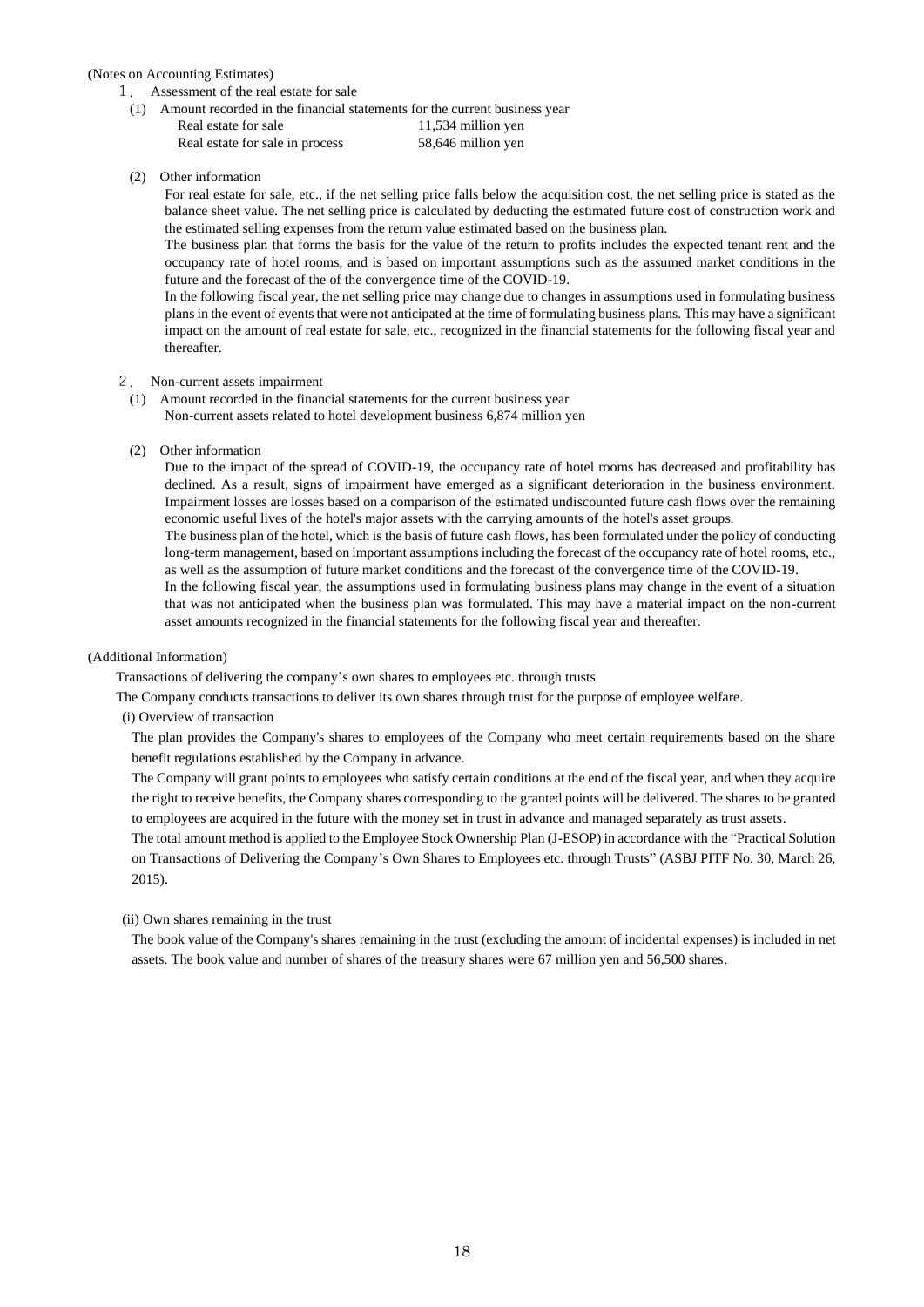(Notes to Balance Sheet)

(1) Assets pledged as collateral and obligations secured by collateral

| (i) Assets pledged as collateral are as follows:                                                         |                    |
|----------------------------------------------------------------------------------------------------------|--------------------|
| Real estate for sale                                                                                     | 9,180 million yen  |
| Real estate for sale in process                                                                          | 58,203 million yen |
| <b>Buildings</b>                                                                                         | 412 million yen    |
| Land                                                                                                     | 6,398 million yen  |
| Other                                                                                                    | 1,568 million yen  |
| Total                                                                                                    | 75,763 million yen |
| (ii) Secured liabilities are as follows:                                                                 |                    |
| Current portion of Long-term borrowings                                                                  | 2,862 million yen  |
| Long-term borrowings                                                                                     | 35,223 million yen |
| Total                                                                                                    | 38,086 million yen |
| (2) Accumulated depreciation of Property, plant and equipment                                            | 530 million yen    |
| (3) Monetary claims and monetary obligations to subsidiaries and affiliates (excluding those classified) |                    |
| Short-term monetary receivables                                                                          | 302 million yen    |
| Short-term monetary debt                                                                                 | 165 million yen    |
| Long-term monetary receivables                                                                           | 7 million yen      |
| (4) Monetary obligations to directors                                                                    | 56 million yen     |
| (5) Guarantee obligations                                                                                |                    |
| Guarantees for borrowings loans by financial institutions of                                             |                    |
| affiliated companies                                                                                     |                    |
| Sun Frontier Hotel Management Inc.                                                                       | 6,721 million yen  |
| (Notes to Statement of Income)                                                                           |                    |
| Transactions with affiliated companies                                                                   |                    |
| Transaction volume from operating transactions                                                           |                    |
| Net sales                                                                                                | 382 million yen    |
| Cost of sales and Selling, general and administrative<br>expenses                                        | 372 million yen    |
| Non-operating transactions                                                                               | 69 million yen     |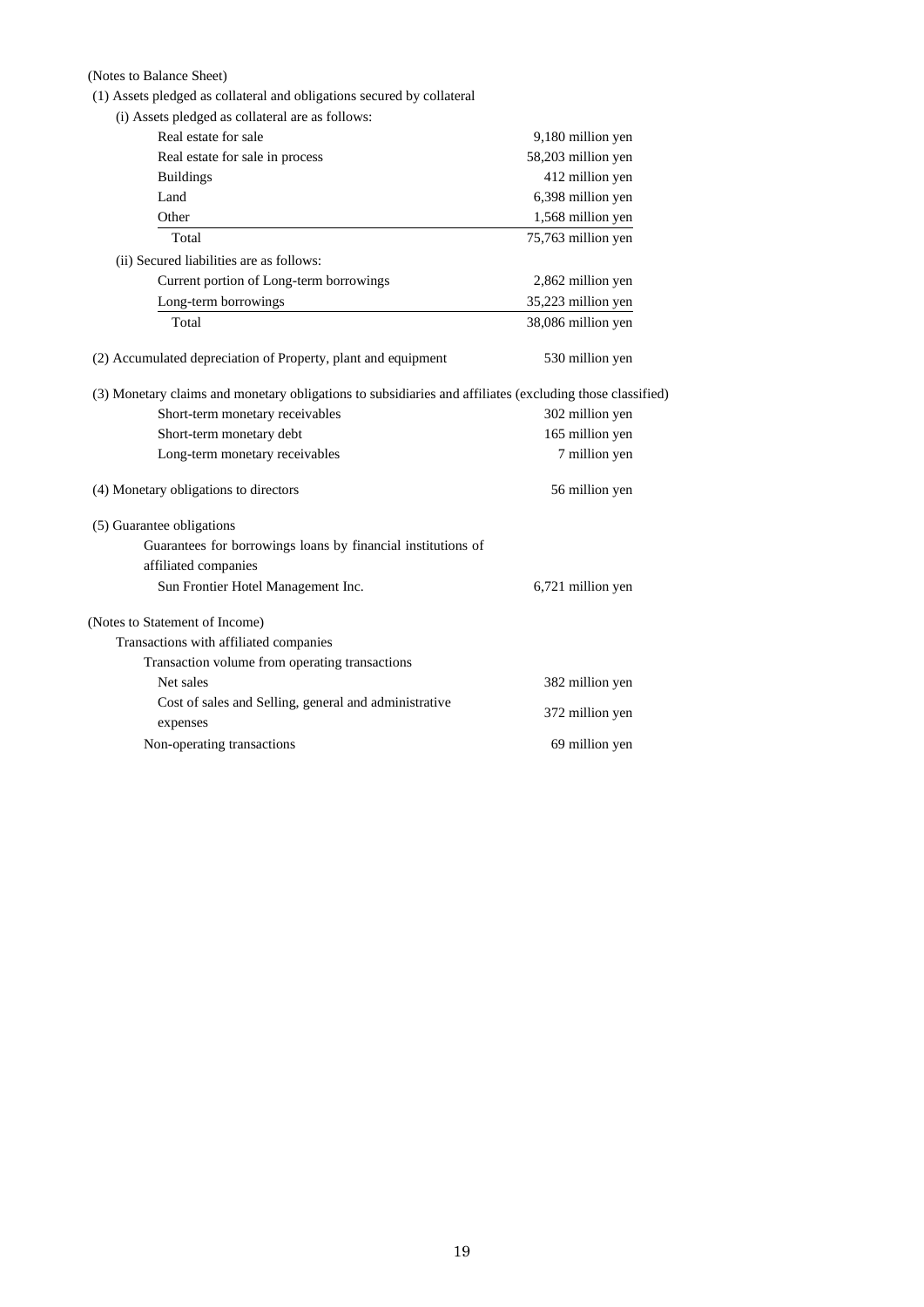## (Notes to Statement of Changes in Equity)

Matters concerning the Treasury shares

| Type of shares | Beginning of the<br>current fiscal year | Increase | Decrease | End of the current<br>fiscal vear |
|----------------|-----------------------------------------|----------|----------|-----------------------------------|
| Common shares  | 56.644 shares                           | - shares | shares   | 56,644 shares                     |

Note. The number of Treasury shares in common shares, includes the Company's share of 56,500 held by the trust account of the Employee Stock Ownership Plan (J-ESOP).

(Summary of Reasons for Change) Not applicable.

(Notes on Tax Effect Accounting)

Breakdown of Deferred tax assets and deferred tax liabilities by major cause

|                                                       | (Unit: million yen) |
|-------------------------------------------------------|---------------------|
| Deferred tax assets                                   |                     |
| <b>Inventory Assets</b>                               | 594                 |
| Unrealized loss repudiation of shares of affiliates   | 469                 |
| Accrued enterprise tax                                | 39                  |
| Allowance for doubtful accounts                       | 67                  |
| Taxes and duties                                      | 62.                 |
| Accounts payable                                      | 13                  |
| Accrued expenses                                      | 41                  |
| Provision for bonuses                                 | 73                  |
| Long-term accounts payable                            | 17                  |
| Unrealized loss Non-current assets denied             | 8                   |
| Excess depreciation                                   | $\overline{c}$      |
| Other                                                 | 83                  |
| Subtotal                                              | 1,474               |
| Valuation allowance                                   | (509)               |
| Deferred tax assets total                             | 965                 |
| Deferred tax liabilities                              |                     |
| Valuation difference on available-for-sale securities | (1)                 |
| Deferred tax liabilities total                        | (1)                 |
| Deferred tax assets net                               | 964                 |